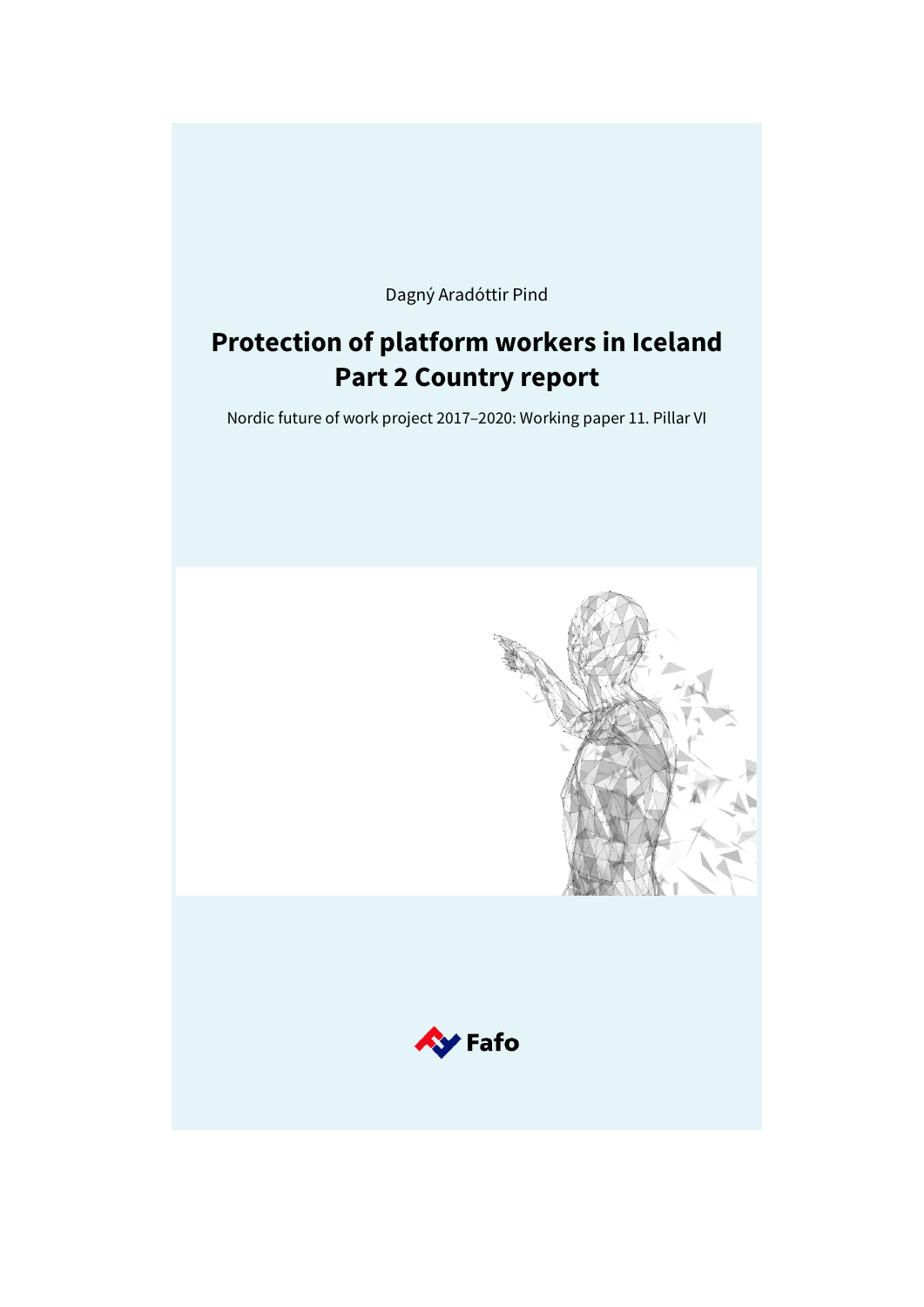© Fafo 2020

Nordic future of work project 2017–2020: Working paper 11. Pillar VI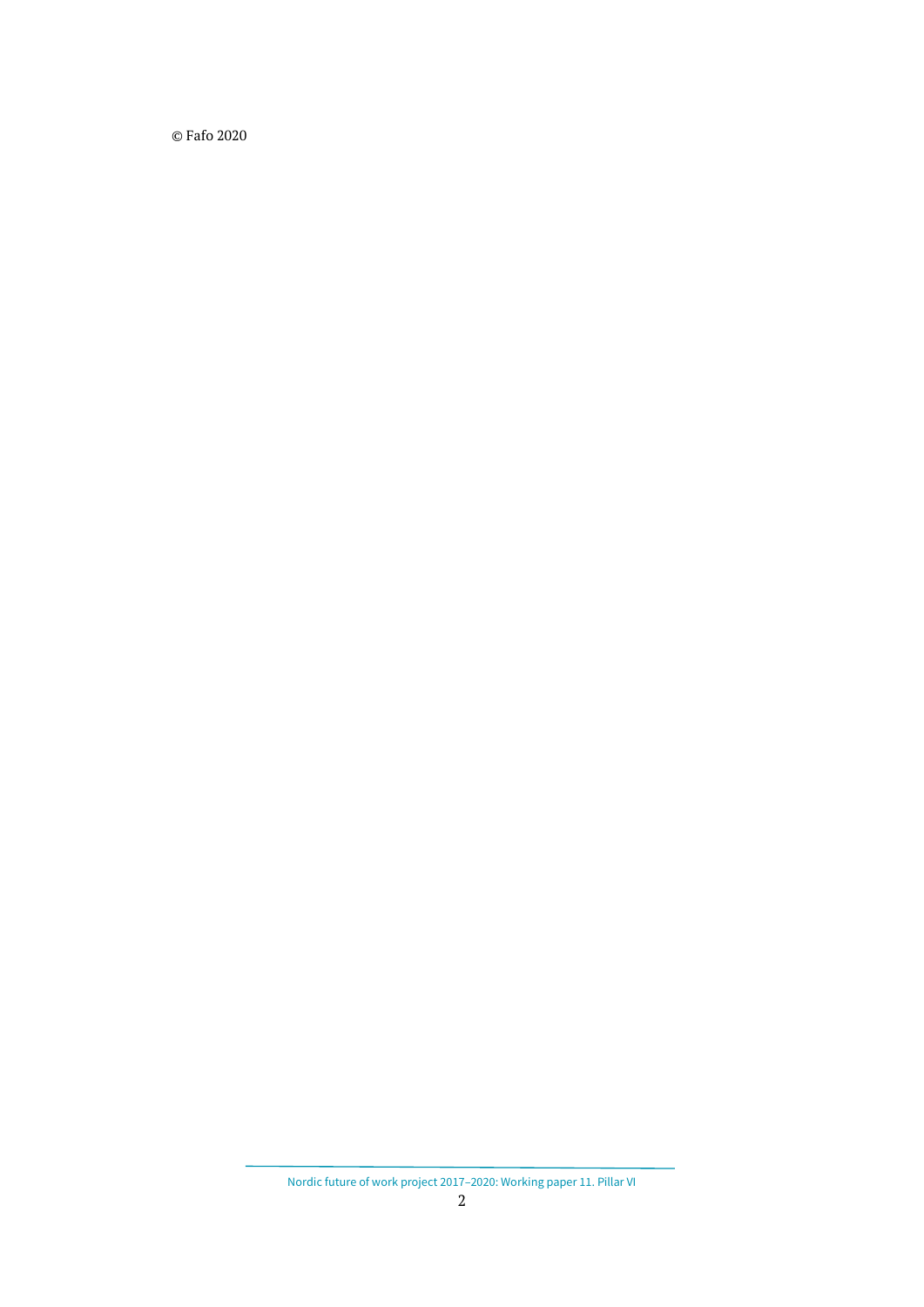# **Contents**

| 2 Strong labour market actors - labour market organisation, collective bargaining     |  |
|---------------------------------------------------------------------------------------|--|
|                                                                                       |  |
|                                                                                       |  |
|                                                                                       |  |
|                                                                                       |  |
| 2.4 The intersection of collective agreements and competition law 10                  |  |
|                                                                                       |  |
| 3 A healthy and productive work force: Health and safety, working time and paid       |  |
|                                                                                       |  |
|                                                                                       |  |
|                                                                                       |  |
|                                                                                       |  |
|                                                                                       |  |
|                                                                                       |  |
| 4 Basic social security - benefits related to unemployment, parental leave, sickness, |  |
|                                                                                       |  |
|                                                                                       |  |
|                                                                                       |  |
|                                                                                       |  |
|                                                                                       |  |
|                                                                                       |  |
|                                                                                       |  |

Protection of platform workers in Iceland Part 2 Country report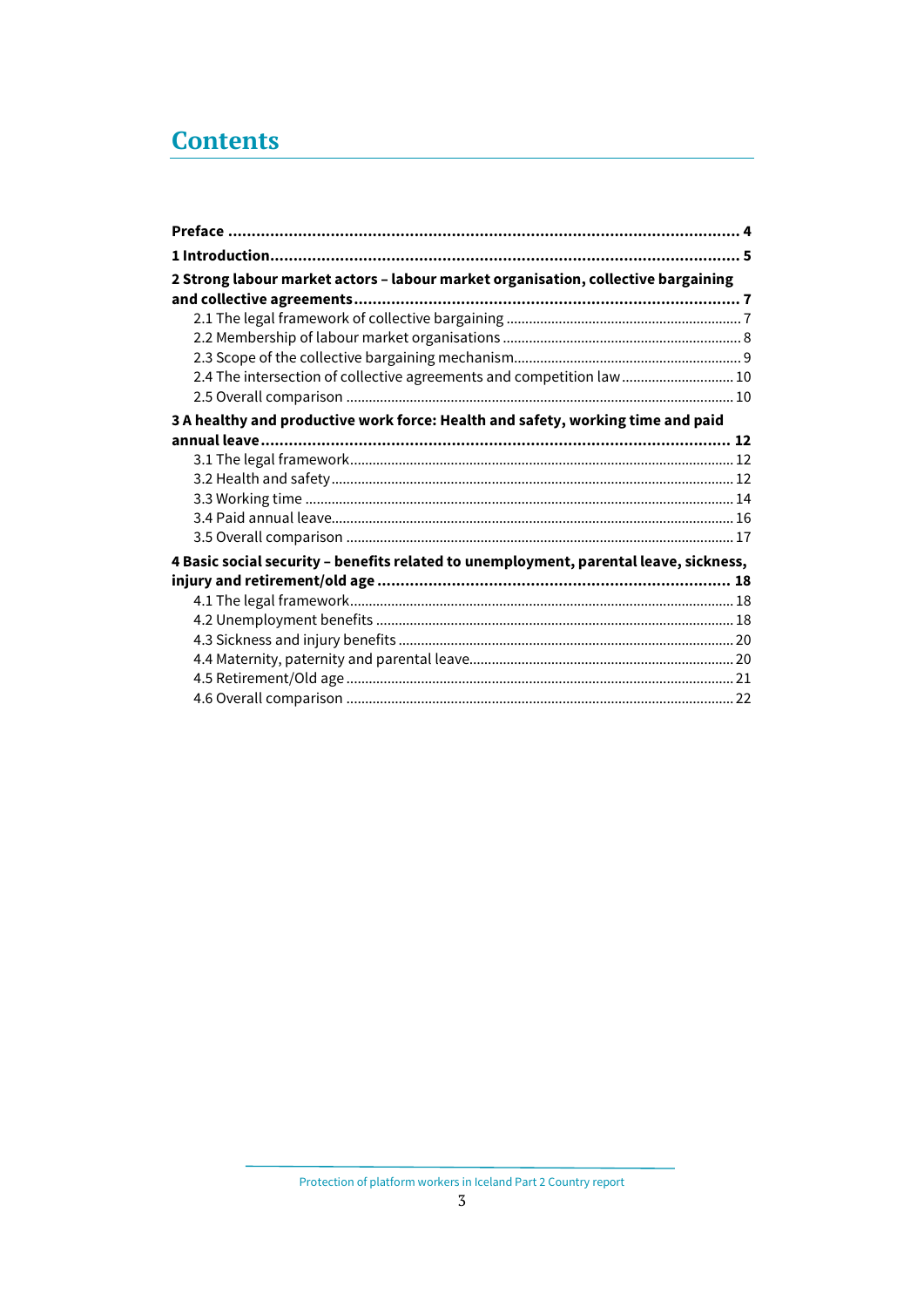## <span id="page-3-0"></span>**Preface**

In the future of work project funded by the Nordic Council of Ministers, more than 30 researchers from the five Nordic countries study:

- What are the main drivers and consequences of the changing future of work in the Nordic countries?
- In what ways will digitalisation, new forms of employment, and platform work influence the Nordic models?
- What kind of renewal in the regulation of labour rights, health and safety, and collective bargaining is warranted to make the Nordic model fit for the future?

Through action and policy-oriented studies and dialogue with stakeholders, the objective is to enhance research-based knowledge dissemination, experience exchange and mutual learning across the Nordic boundaries. The project runs from 2017 to 2020, and is organised by Fafo Institute for Labour and Social Research, Oslo.

The project is divided into seven pillars. This paper is part of Pillar VI Labour law & regulations, and aims to highlight the effect of an unclear employment status on key elements of Nordic labour law and regulation, by using a typology of workers. The paper will map and discuss how the relevant legal norms apply to the traditional employee and the genuinely self-employed worker compared to a type of worker whose employment status is fundamentally unclear – the typical platform worker*.*

March 2020 Dagný Aradóttir Pind

Nordic future of work project 2017–2020: Working paper 11. Pillar VI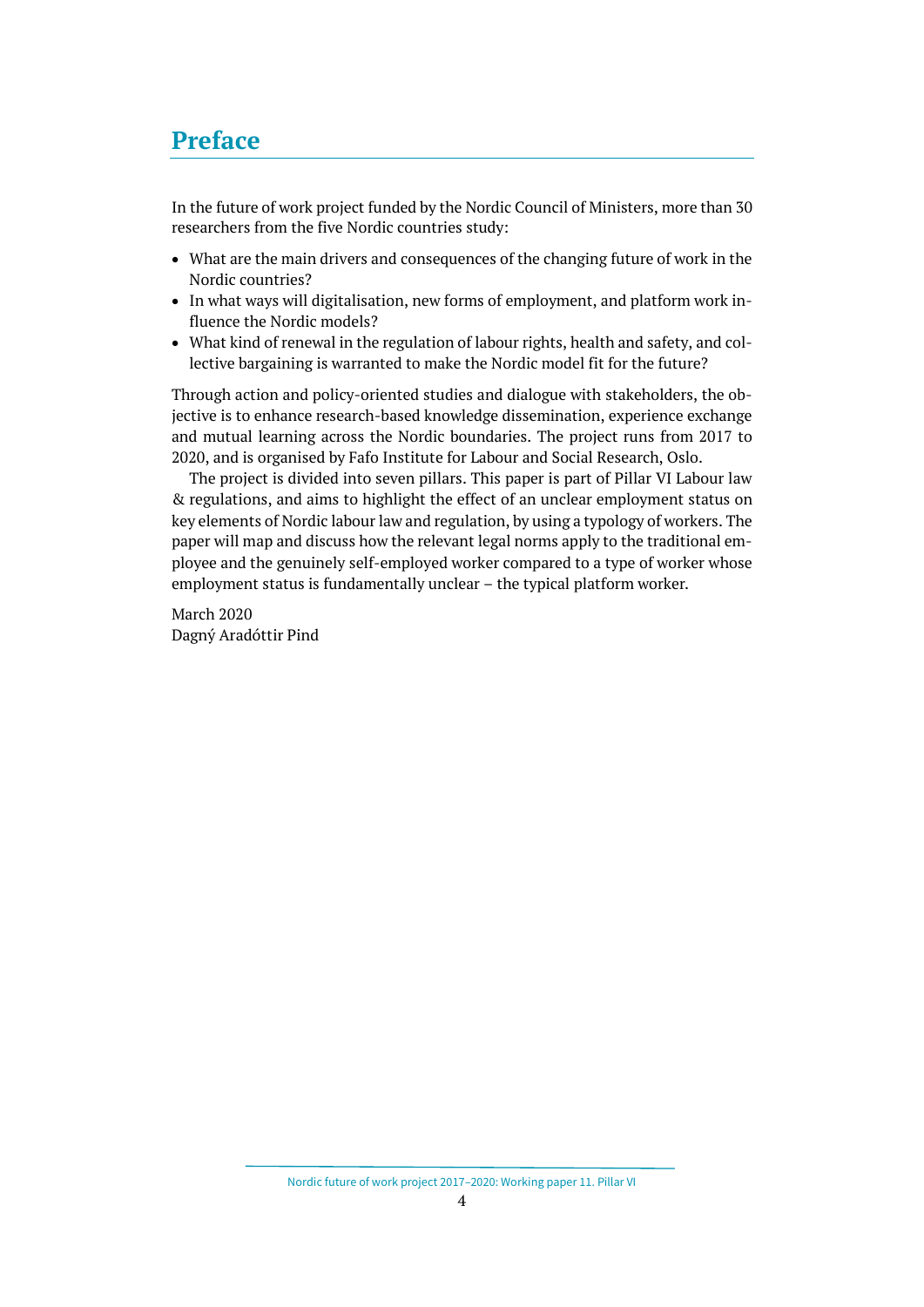## <span id="page-4-0"></span>**1 Introduction**

In Iceland, none of the large platform companies such as Uber, Foodora and Deliveroo are operating. Platform companies are rare in Iceland. In 2019 at least two companies that could be classified as platform companies opened websites in Iceland, Maur<sup>[1](#page-4-1)</sup> and Plattinn.[2](#page-4-2) The business models of these companies is linking together people or companies in need of service and people who are willing to provide that service. From the information on the websites it seems that the platform operates with the perception that the individuals who register would be self-employed. Among the information on the website of Maur is a short tutorial on how self-employed people should do their taxes and links to further info on the website of the tax authorities.<sup>[3](#page-4-3)</sup> The people who are registered are a very diverse group. For example, a dog walker, a lawyer, a golf instructor, people looking for work in retail and service, designers, programmers, teachers and electricians. It is hard to say whether the elements that make the employment status of platform workers unclear in some instances are present or not. That would have to be evaluated in each case.<sup>[4](#page-4-4)</sup>

As far as this author knows these are the only two online platforms in Iceland at this moment and it is impossible to know the extent of the services that have been provided through these two websites. According to a news story on Plattinn, 200 people had registered their services in September 2019.[5](#page-4-5) There might be other websites or apps that provide a platform for exchange of labour or service. These two companies were recently founded, and this development might go on. The Icelandic courts have never dealt with platform companies so there is no case law available on the matter. These two facts, the lack of companies and the lack of case law, makes this study somewhat harder to do in the Icelandic context. However, the aim of the study is to look at the current situation of labour law in the different Nordic countries, under the umbrella of the cross-disciplinary project: *The future of work: Opportunities and challenges for the Nordic models.* The research questions are therefore relevant for Iceland, now and perhaps they will be even more relevant in the future. In this study there is an archetype of a typical platform worker that is used to assess labour and social security law. The types of labour relations in Iceland that are recognised by law and the courts are only the traditional employee (category 1, public servants fall under this category) and the genuinely self-employed (category 2). There is no third category and there have been no proposals to make a new category. In part I of the study these concepts were explored and case law where the nature of the relationship was under scrutiny was presented. The typical platform worker would therefore fall

<sup>&</sup>lt;sup>1</sup> Website of Maur <https://maur.is/> Accessed December 30,2019.

<span id="page-4-3"></span><span id="page-4-2"></span><span id="page-4-1"></span><sup>&</sup>lt;sup>2</sup> Website of Plattinn [<https://plattinn.is/>](https://plattinn.is/) Accessed December 30, 2019.<br><sup>3</sup> *Upplýsingar fyrir verktaka* (Maur n.d.) [<https://maur.is/upplysingar-fyrir-verktaka/>](https://maur.is/upplysingar-fyrir-verktaka/), Accessed December 30, 2019.

<span id="page-4-4"></span><sup>4</sup> This was examined in part 1 of the project. Dagný Aradóttir Pind 'Key concepts and changing labour relations in Iceland. Part 1 Country report' Nordic Future of work project 2017-2020: Working paper 6. Pillar VI < [https://www.fafo.no/images/pub/2019/Nfow-wp6.pdf>](https://www.fafo.no/images/pub/2019/Nfow-wp6.pdf) Accessed December 30, 2019.

<span id="page-4-5"></span><sup>5</sup> *Tripadvisor fyrir verktaka* (Morgunblaðið September 25, 2019) <

[https://www.mbl.is/vidskipti/frettir/2019/09/25/tripadvisor\\_fyrir\\_verktaka/>](https://www.mbl.is/vidskipti/frettir/2019/09/25/tripadvisor_fyrir_verktaka/) Accessed December 30, 2019.

Protection of platform workers in Iceland Part 2 Country report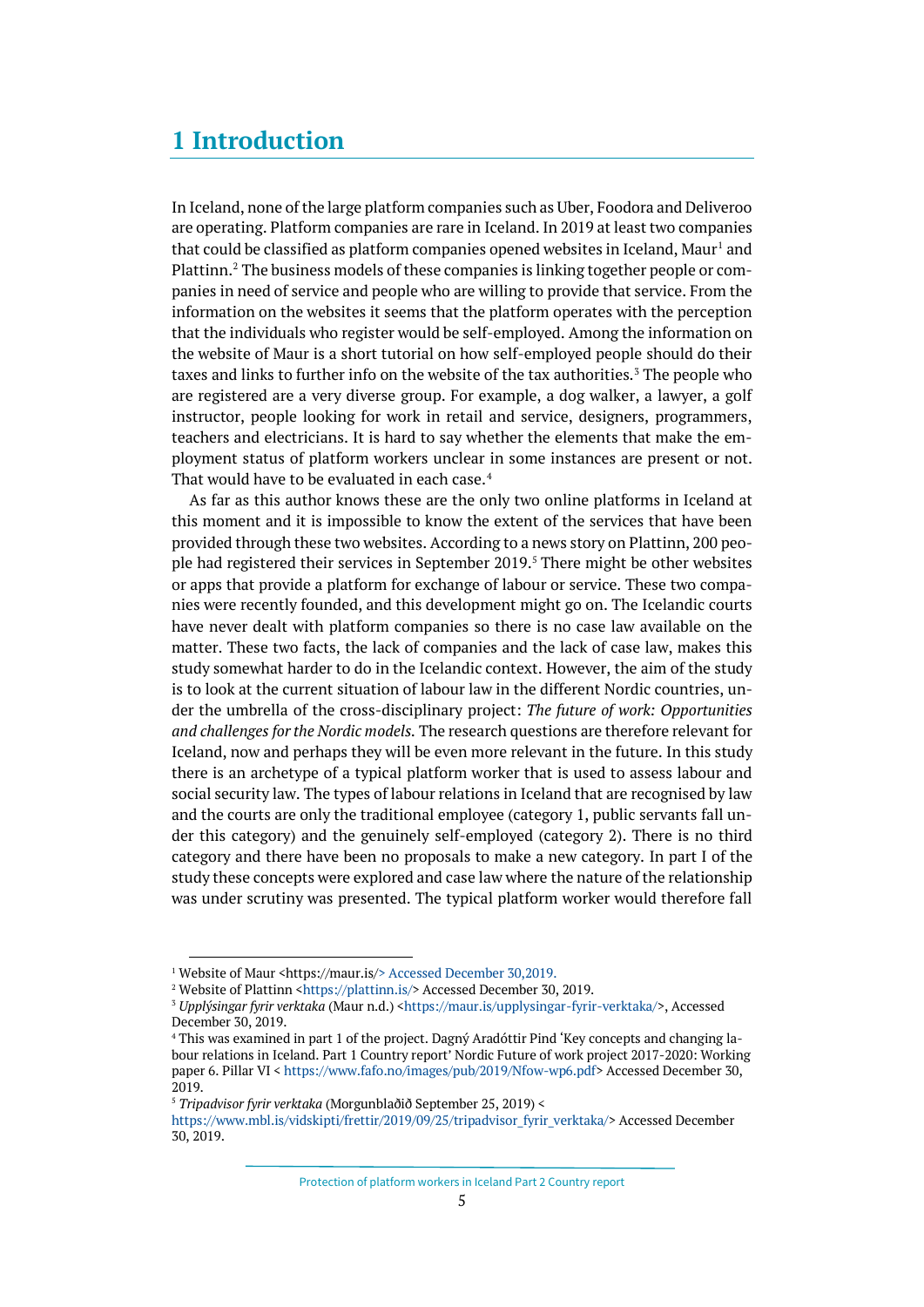in category 1 or 2 and his or her legal status would be determined by that classification. If the conclusion would be that the person providing his or her service on the platform was an employee, the employer could be the platform company or the customer buying the service through the platform, an individual or a company. This would also have to be determined in each case. In this study the presumption is that the platform would or could be the employer in most cases, if the customer is likely to be considered as the employer in a specific context the employer that is stated especially.

This report will look at the typical platform worker from several perspectives within the field of labour and social security law. In chapter 2 the legal framework of trade unions and collective bargaining will be explored, as well as a brief look into the interplay between competition law and labour law. In chapter 3 we will look at health and safety regulations and in chapter 4 social security legislation and rules will be looked at.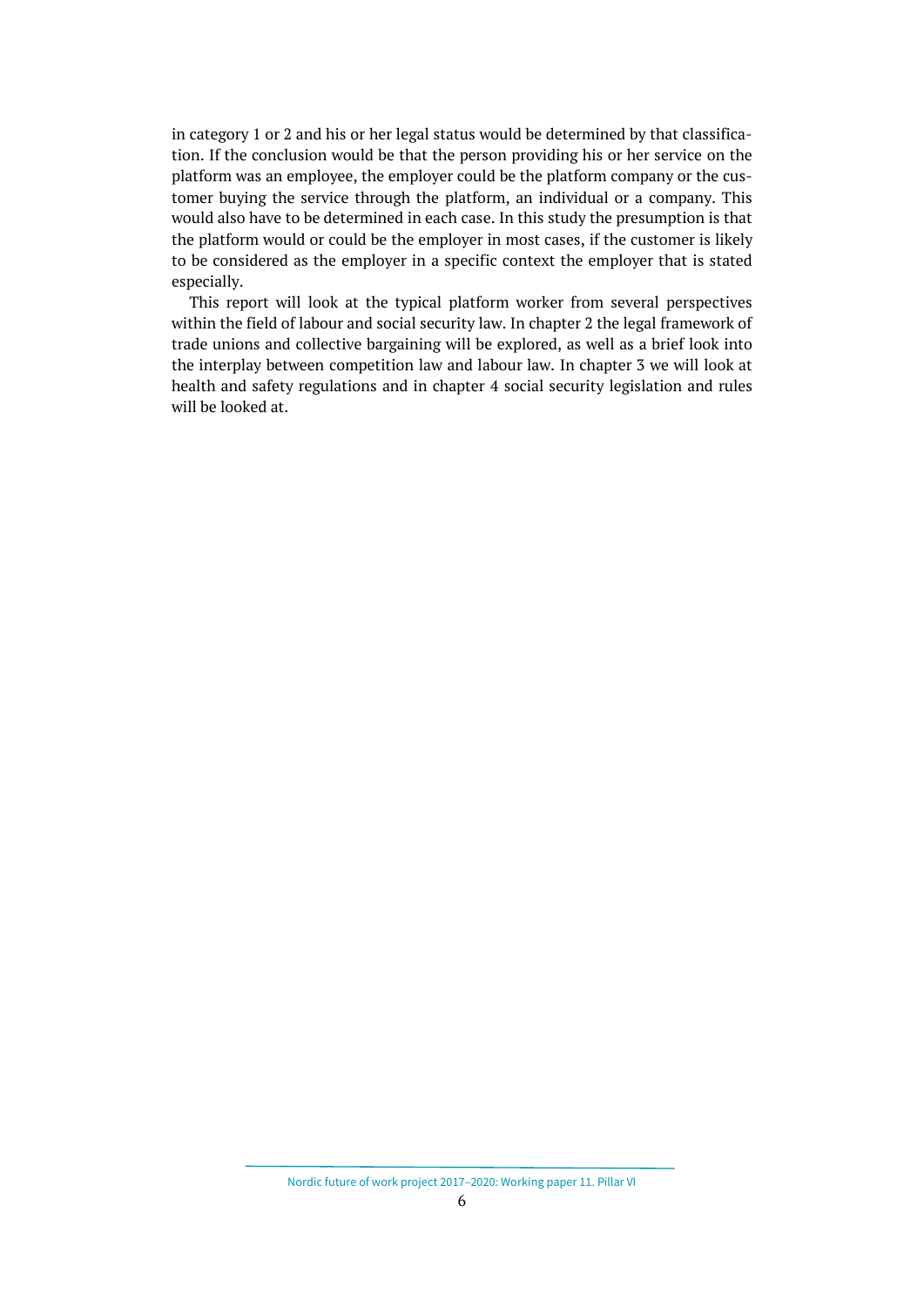# <span id="page-6-0"></span>**2 Strong labour market actors – labour market organisation, collective bargaining and collective agreements**

## <span id="page-6-1"></span>**2.1 The legal framework of collective bargaining**

The term "collective agreement" is not defined explicitly in Icelandic legislation, but there are legal provisions that state who can make agreements, what forms they can take, how the voting should be done and more. The main legislation on collective bargaining and collective agreements in the private sector is Act 80/1938. Articles 5- 7 have provisions on collective bargaining. It says that trade unions can negotiate on wages and other terms of the job for their members. The term "trade union" is not defined, but article 5 refers to the statutes of the trade union in question. There are also provisions on how trade unions, or employers' organisations, can form negotiating committees or that these actors can transfer their agency to bargain to other actors, such as federations of unions. Collective agreements are valid from the date that they are signed, if it is not otherwise stated in the text of the agreement, or if they are declined in a secret vote by at least half of members that fall under the agreement. Provisions on collective bargaining for the public sector are in Act 94/1986 on collective agreements of workers in the public sector. The right for a trade union to bargain based on this legal act is much more limited than in act 80/1938, according to articles 4 and 5. The private sector is much more relevant than the public sector for this study, so the focus will be on that legislation, unless otherwise stated.

Collective agreements have to be in written form and the time they are valid for and the notice period shall be stated in the text. If these facts are not stated, the agreement is valid for one year and the notice period three months. Usually the time is stated in the agreement and when that time runs out the agreement runs out without either party notifying the other party.[6](#page-6-2)

Collective agreements set minimum terms according to Article 1 of the Act on Workers' Wages and Terms of Employment and Obligatory Insurance of Pension Rights no.  $55/1980$  $55/1980$  $55/1980$ .<sup>[7](#page-6-3)</sup> This applies only to employees<sup>8</sup> in the relevant occupation within the area covered by the collective agreement. Contracts made between individual employees and employers on poorer working terms than those specified in the general collective agreements shall be void. This is unique for Icelandic labour law and makes collective agreements generally applicable through legislation.

Provisions on industrial action are in chapter II of Act 80/1938. The general rule is that striking is only allowed when there is no collective agreement in place. When a collective agreement is in force there is a peace obligation, both on the union and the employer. The right to strike is a collective right connected to the union, it is not an individual right. According to the legislation there has to be an industrial dispute taking place, and it is unlawful to strike on a matter that should go to the Labour Court (legal dispute) and political strikes are also not allowed.<sup>[9](#page-6-5)</sup> The only time striking

<sup>6</sup> Article 6, Act 80/1938.

<span id="page-6-4"></span><span id="page-6-3"></span><span id="page-6-2"></span><sup>&</sup>lt;sup>7</sup> Act 55/1980, lög um starfskjör launafólks og skyldutryggingu lífeyrisréttinda.<br><sup>8</sup> The Icelandic term in this provision is "launamenn".

<span id="page-6-5"></span><sup>&</sup>lt;sup>9</sup> Articles 14 and 17 of Act 80/1938.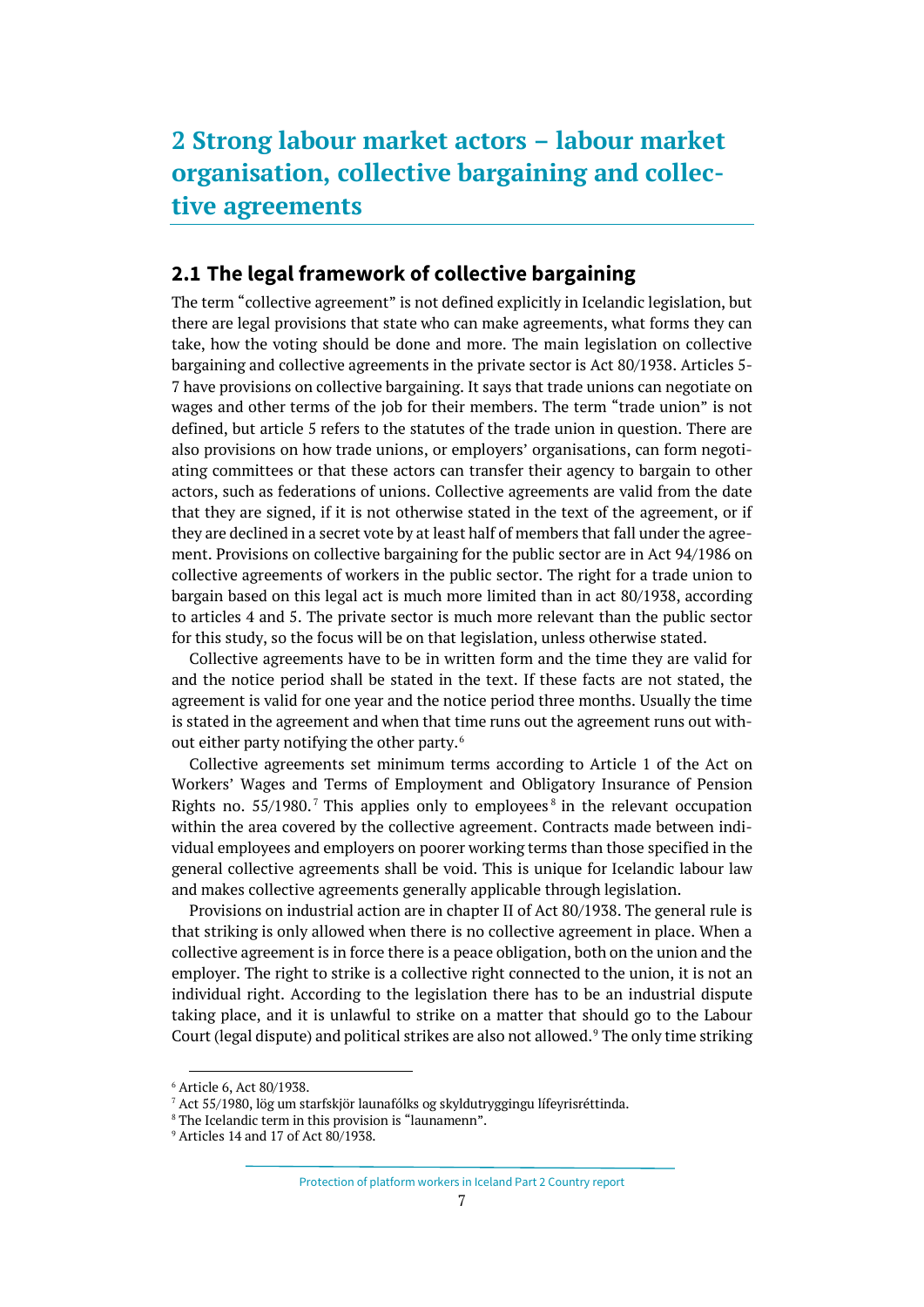is allowed while the peace obligation in is force are sympathy strikes, which are permitted if the original strike is lawful. [10](#page-7-1) The law lays out a lot of formalities on for example how to vote on a strike, who to notify and when and how strikes can be postponed or cancelled. These have to be followed in order for the strike to be legal. The Labour Court has the final word on the legality of a strike.

Rules on workplace representatives (shop stewards) are also in Act 80/1938 as well as in most collective agreements. At each workplace where at least 5 people work the union has the right to nominate two shop stewards, according to the law.<sup>[11](#page-7-2)</sup> Provisions in collective agreement might differ from this, in many of them there is one shop steward per fifty employees.<sup>[12](#page-7-3)</sup> The role of the shop steward is to ensure that collective agreements are upheld at the workplace. Individual employees can seek the help of the shop steward if they have any problems with the employer and the shop steward has the duty to investigate the matter and try to solve the problem, in collaboration with the employer. According to the legislation, it is illegal to dismiss shop stewards, unless they have done something themselves to earn a dismissal. $13$ 

#### <span id="page-7-0"></span>**2.2 Membership of labour market organisations**

In article 1 of the act the right to establish a trade union is laid out, a right for people to establish unions to collectively work towards common goals for employees and the working class in general. These concepts are not defined further, and this article has stood unchanged since 1938. In the preparatory documents it is stated that a trade union is a body that is established in order to protect the interests of people that make a living by selling their labour for a payment.<sup>[14](#page-7-5)</sup> According to article 2 of Act 80/1938 on Trade Unions and Industrial Disputes, trade unions shall be open to all persons that work in the respective sector in a certain area. Further rules can be laid out in the statutes of individual trade unions. This legislation, as already mentioned, covers the private sector. Article 2 does not limit membership to employees it states that they should be open to all, but rather refers the matter to the statutes of the trade unions.

The statues of trade unions are different from one to the next. A few examples from different sectors will be mentioned here. VR, one of the larger unions, is open to all people working in retail, office and the service sector. It is open both to employees and the self-employed. [15](#page-7-6) Efling, the biggest blue-collar trade union is open to all persons who work in various sectors, such as construction, hotels and restaurants, fisheries and more, but it is not open to people who are engaged in any kind of business. Self-employed people would therefore not be allowed in Efling. Félag íslenskra rafvirkja is open to all persons who hold a certificate as electricians or are studying to become electricians. Those who are independent contractors cannot become members.<sup>[16](#page-7-7)</sup>

<span id="page-7-1"></span><sup>10</sup> Article 17(3), Act 80/1938.

<span id="page-7-2"></span><sup>&</sup>lt;sup>11</sup> Article 9, Act 80/1938.

<span id="page-7-3"></span><sup>&</sup>lt;sup>12</sup> Article 13.1 of Collective agreement between VR and SA.

<span id="page-7-4"></span><sup>13</sup> Article 11, Act 80/1938.

<span id="page-7-5"></span><sup>&</sup>lt;sup>14</sup> Greinargerð með frumvarpi til laga nr. 80/1938, um 1. gr.

<span id="page-7-6"></span><sup>&</sup>lt;sup>15</sup> Statutes of VR, available in Icelandic at <https://www.vr.is/um-vr/log-og-reglugerdir/log-vr/> Accessed December 30, 2019.

<span id="page-7-7"></span><sup>&</sup>lt;sup>16</sup> Statutes of Félag íslenskra rafvirkja, available in Icelandic at [<http://rafis.is/fir/um-fir/log-felag](http://rafis.is/fir/um-fir/log-felagsins)[sins>](http://rafis.is/fir/um-fir/log-felagsins) Accessed December 30, 2019.

Nordic future of work project 2017–2020: Working paper 11. Pillar VI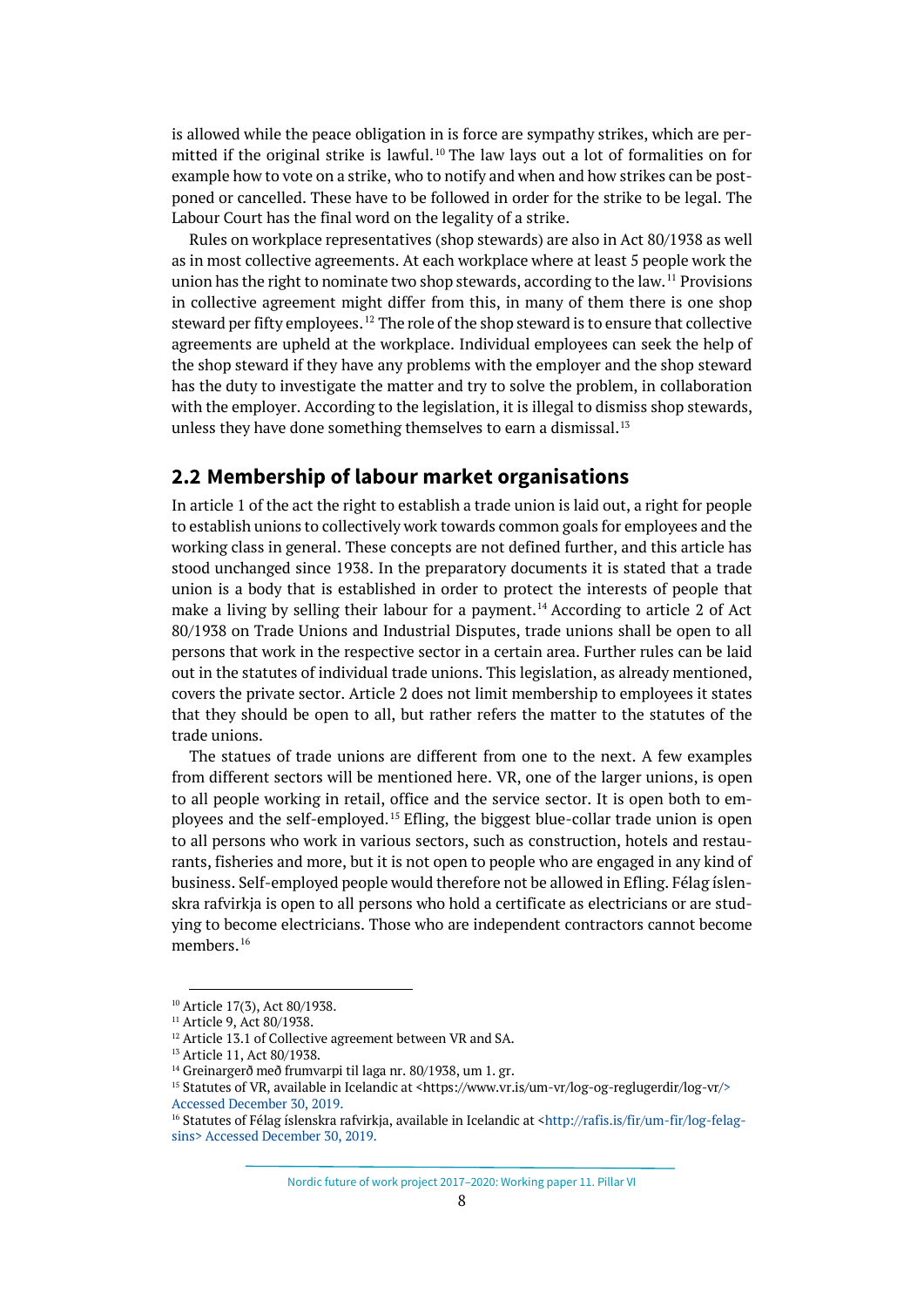Fræðagarður, the biggest trade union for university graduates, is open to all persons that hold a BA or BS certificate from a university. Membership is open to everyone, no matter the type of employment relationship, traditional employee/employer relationship or for the self-employed. [17](#page-8-1) This is typical for the academic unions, the same provision can be found in the statutes of several others.

As to whether unions have targeted self-employed people that does not seem to be common, even though there are examples of it. Félag kvikmyndagerðamanna, the Icelandic Film Makers Association, recently formed a union. The film industry in Iceland is mainly comprised of self-employed people and the association was trying to unionize the sector by forming the union. The union is open to self-employed people.

There are no numbers available on how many self-employed people are members of trade unions. If self-employed people join union, they have to pay their share of the membership fee (often 0,7-1% of salary), and also pay into all the funds the employer usually covers, such as holiday fund, sickness fund and other. The total of these can be between 2% and 3%, and the total of all fees up to 4% of salary. That can be a considerable amount.

As was stated earlier there are very few platform companies operating in Iceland. The biggest employer's organisation is SA (Confederation of Icelandic Enterprise), which is made up of six sector associations. None of them have any restrictions that could hinder platform companies from entering, they are either open to all businesses in a sector or to businesses and self-employed people or independent contractors in a sector. It does not seem that either of the two platform companies mentioned in chapter 1 are members of SA.

### <span id="page-8-0"></span>**2.3 Scope of the collective bargaining mechanism**

In the legislation there are more provisions on the trade unions than on organisations on the employers' side. However, one or more trade unions can make a collective agreement with one or more employers, or a federation of employers. In the private sector there are no requirements to how many members a union has to have in a certain workplace in order to have the power to bargain collectively. In theory, a union can bargain collectively for one member, although that is not common practice. The legislation in the public sector is more restricted. Only certain unions have bargaining right in the public sector and Act 94/1986 has rules on what criteria unions have to meet to be able to bargain collectively in the public sector.<sup>[18](#page-8-2)</sup>

Generally, a collective agreement only covers employees. According to article 1 of Act 55/1980 the minimum terms in collective agreements cover employees. The terms used in Act 80/1938, on Trade Unions and Industrial Disputes, have more variety. The act refers to labourers (verkafólk), members (meðlimir), employees (launafólk) and the working class (verkalýðsstéttin). As stated in chapter 2.2 the statutes of each trade union define who can be a member of a union. Most of the provisions on collective agreements in legislation 80/1938 use terms that fall within the employee concept.[19](#page-8-3) There are no examples of collective agreements covering self-employed

<span id="page-8-1"></span><sup>&</sup>lt;sup>17</sup> Statues of Fræðagarður, available in Iceladic at [<https://www.fraedagardur.is/is/um-felagid/log](https://www.fraedagardur.is/is/um-felagid/log-fraedagards)[fraedagards>](https://www.fraedagardur.is/is/um-felagid/log-fraedagards) Accessed December 30, 2019.<br><sup>18</sup> Act 80/1938, articles 4 and 5.<br><sup>19</sup> For example articles 6 and 7.

<span id="page-8-3"></span><span id="page-8-2"></span>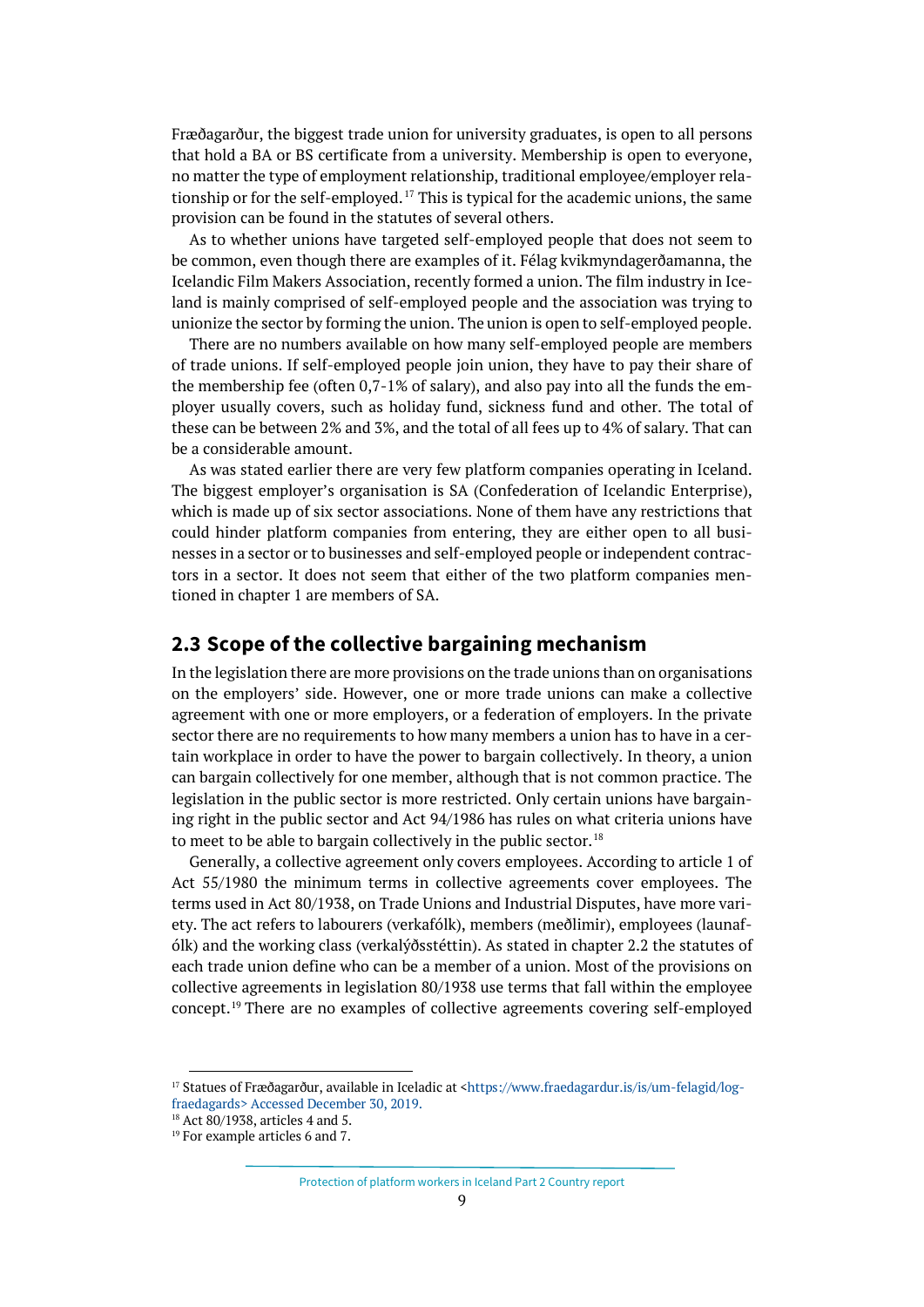workers or platform workers, but in the following chapter some examples of attempts to cover these groups will be mentioned.

## <span id="page-9-0"></span>**2.4 The intersection of collective agreements and competition law**

Act 44/2005 is the main legal act on competition. Salaries and other working terms as decided by collective agreements are exempted according to article 2(2). There are no further exceptions for agreements for self-employed or platform workers in any trade. There is little case law in this field of intersection between labour law and competition law, but there are a few decisions by the Competition Authority that touch on the issue. Overall, it can be said that the Competition Authority interprets the law and the exceptions from them textually, that is according to the wording of the provisions. One case concerned a price list that the union of musicians published for their organ players. The price list was for ceremonies which were not part of the regular mass, which was covered by a collective agreement, such as weddings and funerals. The union maintained that this list should be seen as a collective agreement and therefore be exempt from competition law. The competition authority disagreed, and said it was a list that was unilaterally decided by the union and was therefore a breach of the competition law.[20](#page-9-2) In another decision the Competition Authority was willing to make a very narrow exception from the competition rules. The Union of Academics wanted to publish an index for their self-employed members. The index would be set up in a way that allowed self-employed people to calculate how much to charge, taking into account taxes, contributions into pension funds and other social security, holiday pay and other terms which are part of collective agreements. The Competition authority was against publishing an index of this kind at an open website but allowed that it would be published at a closed website and the union would hand out passwords to self-employed people who were in fact sham-self-employed. Another prerequisite was that no minimum terms would be published and that the index could not be downloaded, but only used at this closed website.<sup>[21](#page-9-3)</sup> It is unclear what the Authority meant by sham-self-employed and whether the union would have the discretion to decide who fell into that category.

As was mentioned in chapter 2.1 collective agreements set minimum terms for employees in the relevant occupation and area. As far as this author knows there are no collective agreements that cover self-employed persons or platform workers in Iceland and the legal provisions concerning collective agreements are only set up for employees.

### <span id="page-9-1"></span>**2.5 Overall comparison**

Looking at the legal framework in Iceland in the light of protection of platform workers some strengths and weaknesses can be identified. The main legislation on collective bargaining, Act 80/1938 on Trade Unions and Industrial Disputes, does seem to

<span id="page-9-2"></span><sup>20</sup> Ákvörðun Samkeppniseftirlitsins 5/2006 from February 10, 2006 *Ólögmætt samráð innan Félags íslenskra hljómlistarmanna vegan útgáfu gjaldskrár fyrir organistadeild félagsins*. 21 Ákvörðun Samkeppiseftirlitsins 18/2005 from June 7, 2005 *Ósk Bandalags háskólamanna um un-*

<span id="page-9-3"></span>*danþágu á grundvelli 16. gr. samkeppnislaga til að fá að birta verktakastuðul fyrir háskólamenn á heimasíðu bandalagsins*.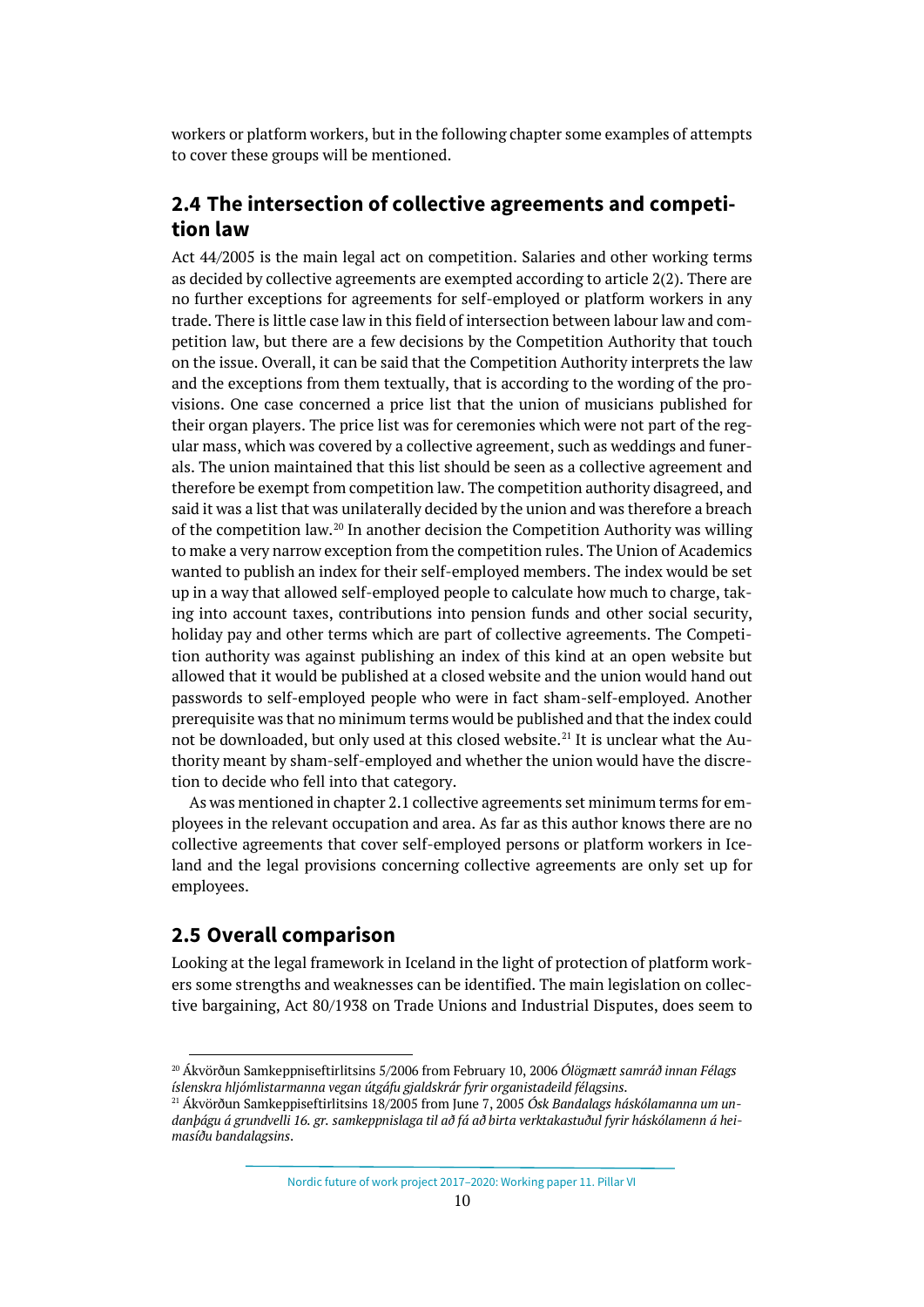have some flexibility as it refers to the statutes of individual trade unions. The provisions on collective agreements refer to labourers or employees. Some examples of trade unions that accept self-employed people as members were also mentioned. However, as of now there are no collective agreements covering self-employed people or platform workers and therefore no examples of clauses in collective agreements that define the scope of the agreement wider than only employees. The Competition Authority has not been progressive in interpreting exceptions from competition law. The two cases mentioned in chapter 2.4 are about 15 years old so it does not seem that trade unions have been trying to bargain on behalf of self-employed people or platform workers.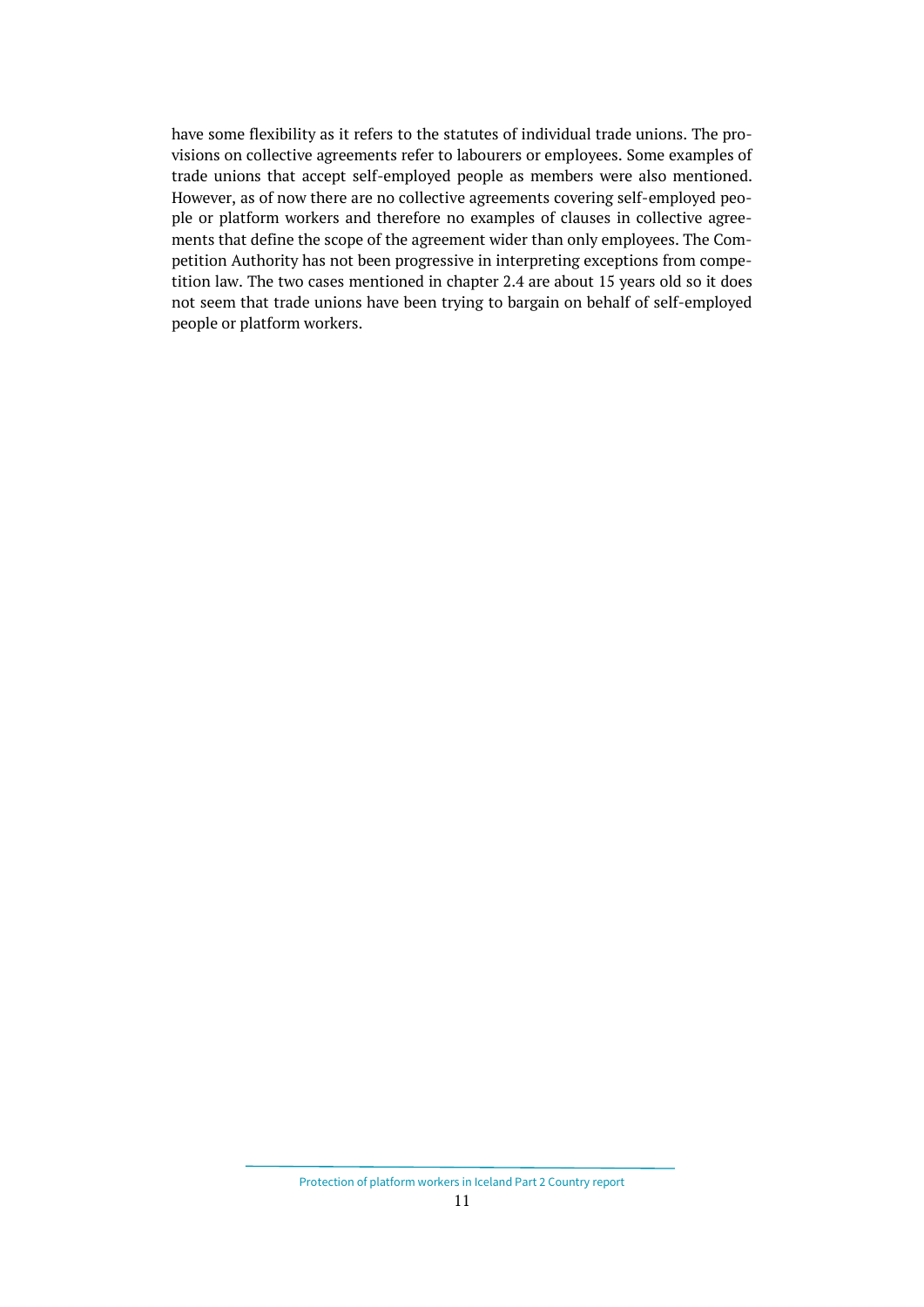## <span id="page-11-0"></span>**3 A healthy and productive work force: Health and safety, working time and paid annual leave**

## <span id="page-11-1"></span>**3.1 The legal framework**

The main national legal basis for regulating a safe working environment is Act 46/1980 on Work Environment, Health and Safety in the Workplace (lög um aðbúnað, hollustuhætti og öryggi á vinnustöðum, Work Environment Act).<sup>[22](#page-11-3)</sup> The legislation implements the Directive on Occupational Health and Safety. In addition, there are provisions in collective agreements that add to the legislation as well as various regulations concerning different aspects of health and safety in the workplace. Some of these are very specific, covering only certain industries or certain chemicals or machines, while others apply for a larger group of workplaces, or even all of them.  $^{23}$  $^{23}$  $^{23}$  Legislation 46/1980 covers all activities, where one or more persons are employed, whether they are owners of the enterprise or employees. Shipping and air traffic are excluded, but different laws and regulations cover those sectors.<sup>[24](#page-11-5)</sup>

Working time is regulated by the same legal Act, which also implements the Working Time Directive. [25](#page-11-6) The minimum rules are found in the legislation. When the Working Time Directive was implemented there were two industry-wide collective agreements made, one for the private sector and another for the public sector. In these agreements there are more detailed rules, some exceptions and provisions on how to deal with breaches of the rules on rest periods. The rules are almost the same for each of the two sectors and rules have then been made part of all collective agreements. This is common in Icelandic labour law. Minimum rules are laid out in legislation and more detailed and often more favourable rules are in collective agreements. The same situation applies to paid annual leave, the minimum rules are in the Holiday Act, $^{26}$  $^{26}$  $^{26}$  all collective agreements have more favourable provisions, and many have rules on how employees attain more holiday pay with longer service period. The minimum paid annual leave according to the legislation is 24 working days<sup>[27](#page-11-8)</sup> for an employee that has been working for a full year and usually the maximum in collective agreements is 30 working days.

## <span id="page-11-2"></span>**3.2 Health and safety**

In general, the rules that are a part of collective agreements apply only to employees. Persons who are self-employed fall outside of them and if a person has unclear employment status, he or she would be at risk of not being covered by the respective rules.

For the legislative provisions, the picture is not so simple, at least not when it comes to health and safety. Responsibility can fall on those who are not employers

<span id="page-11-3"></span><sup>&</sup>lt;sup>22</sup> Available in English at <https://www.government.is/lisalib/getfile.aspx?itemid=5d55e7a7-e82c-11e8-942f-005056bc530c> Accessed December 30, 2019.

<span id="page-11-4"></span> $^{23}$  A list of all regulations can be found at  $\frac{\text{th}}{\text{th}}/$ //www.vinnueftirlit.is/log-reglur-og-stadlar/re[glur-og-reglugerdir/>](https://www.vinnueftirlit.is/log-reglur-og-stadlar/reglur-og-reglugerdir/) Accessed December 30, 2019.

<span id="page-11-6"></span><span id="page-11-5"></span><sup>&</sup>lt;sup>24</sup> Act 46/1980, article 2.<br><sup>25</sup> Chapter IX of Act 46/1980.

<span id="page-11-7"></span><sup>26</sup> Act 30/1987, Lög um orlof.

<span id="page-11-8"></span><sup>27</sup> Article 3(1), Act 30/1987.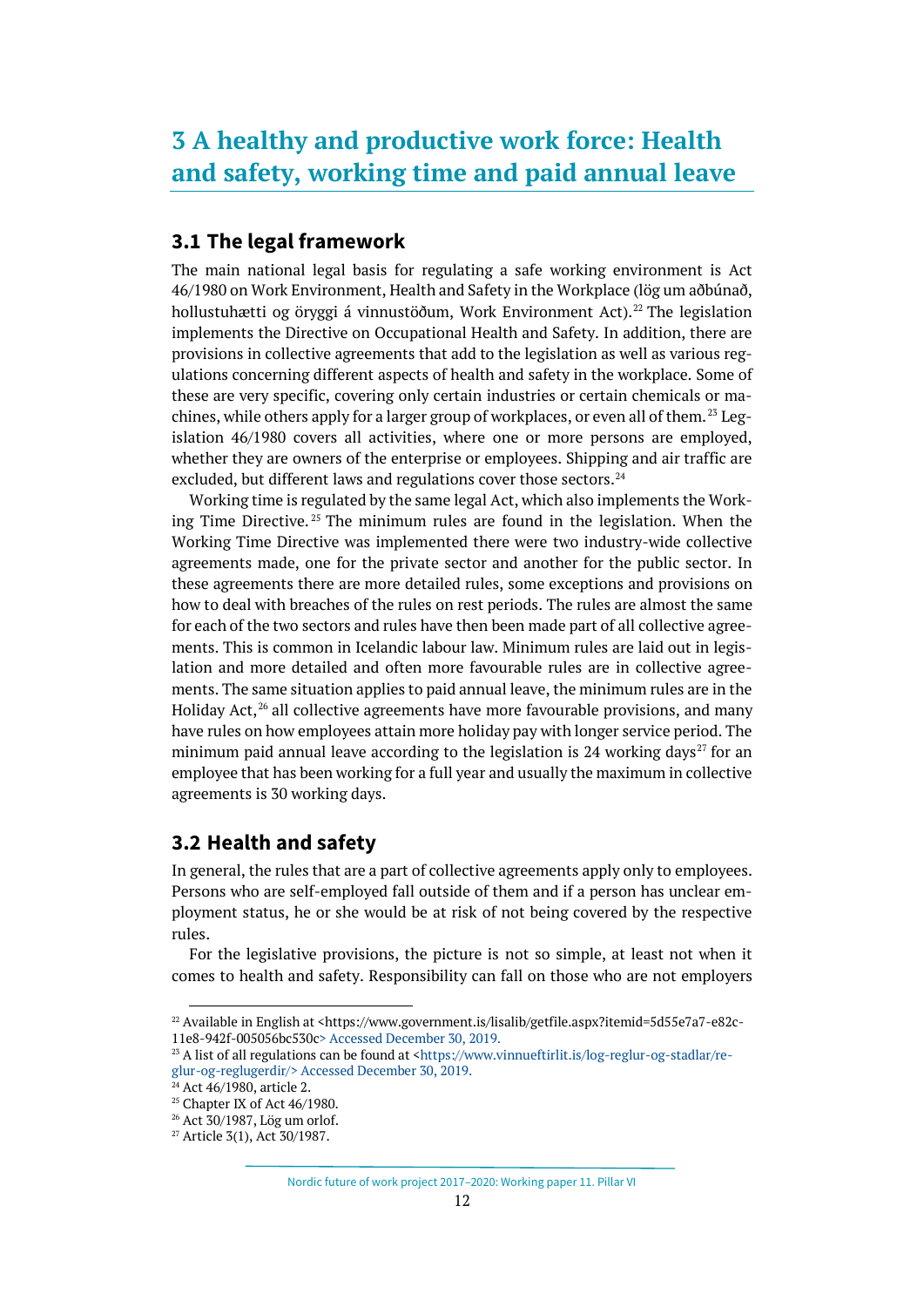and protect those who are not employees. There is a connection to tort law in this field, and there are examples of case law that show this broader scope of the work environment legislation through court interpretation, moving responsibility for work environment from the employer to the main contractor, because it can be difficultto separate.<sup>[28](#page-12-0)</sup> In a recent case of the Appeals Court an owner of a sub-contractor got compensation from the contractor because the contractor did not fulfil their duties according to the Work Environment Act to ensure a safe environment and to perform work in a safe manner. In this case it was accepted that the man in question was fol-lowing orders from the contractor, even if he was not employed there.<sup>[29](#page-12-1)</sup>

Article 17 of the Work Environment Act states that where more than one employer takes part in activities at the same work place, they, and others who work there, should jointly work towards ensuring a good, healthy and safe work environment. This has been interpreted by the Supreme Court to mean that the duty to inform authorities about work accidents lies on each employer independently. An example is a case where a cleaner was working for a sub-contractor that did cleaning for several companies. She got injured at work at a car seller, but the Work Environment Agency was not notified. She sued the car seller, claiming they were responsible for the work environment. The fact that the car seller did not notify the authorities so that the accident could be investigated had the effect that they did not have proof that they had done nothing wrong, and they were responsible for the accident, while the employee was also partly responsible herself. [30](#page-12-2) This extension of responsibility could apply to a self-employed person that had any control or similar type or degree of control over their work environment.

It is however, hard to give a clear line about where responsibility falls and why, because there is also case law that does not broaden the scope of the concept of employer within the work environment act. Again, it is important to note that these cases are part of tort law. In case 485/2006 an employee employed at V, a soda company, had the job of going between supermarkets and shops and refilling shelfs with soda and drinks. He was injured at the job when he fell down stairs at a particular supermarket, and he sued his employer V. The Supreme Court interpreted Act 46/1980 very restrictively in this case, saying that V had no control over the worksite at the supermarket, and that the supervisor of the employee also had no control there, therefore it was not within his power to demand that working conditions would be improved. The results of this case rest on the Court's interpretation of the words workplace, in chapter VI of the Work Environment Act. This has been criticized for being too narrow, and that the Supreme Court did not give a good enough reasoning for this interpretation. According to one author the reason the Supreme Court gave, that it was not possible for the Court to put the duty on ensuring a safe work environment on V because V did not have control over the supermarket, are not enough. The Work Environment Act puts duties on employers to ensure a safe working environment and V had many options in this case to do that, even if they maybe did not have the power to change the layout of the supermarket. They could have changed

Protection of platform workers in Iceland Part 2 Country report

<span id="page-12-0"></span><sup>28</sup> An example is Supreme Court Case 147/1995 from June 13, 1996 *Eldberg hf. gegn Ólafi Auðunssyni og gagnsök*, where the employee of a sub-contractor could get compensation from the main contractor, even though the accident happened during a part of the work that was subcontracted.

<span id="page-12-2"></span><span id="page-12-1"></span><sup>29</sup> Landsréttardómur 426/2018 from December 19, 2018 *Sjóva-Almennar tryggingar hf. og Orka náttúrunnar ohf. gegn A*. 30 Hæstaréttardómur 198/2006 from November 16, 2006 *Fouzia Bouhbouh gegn Ingvari Helgasyni hf.*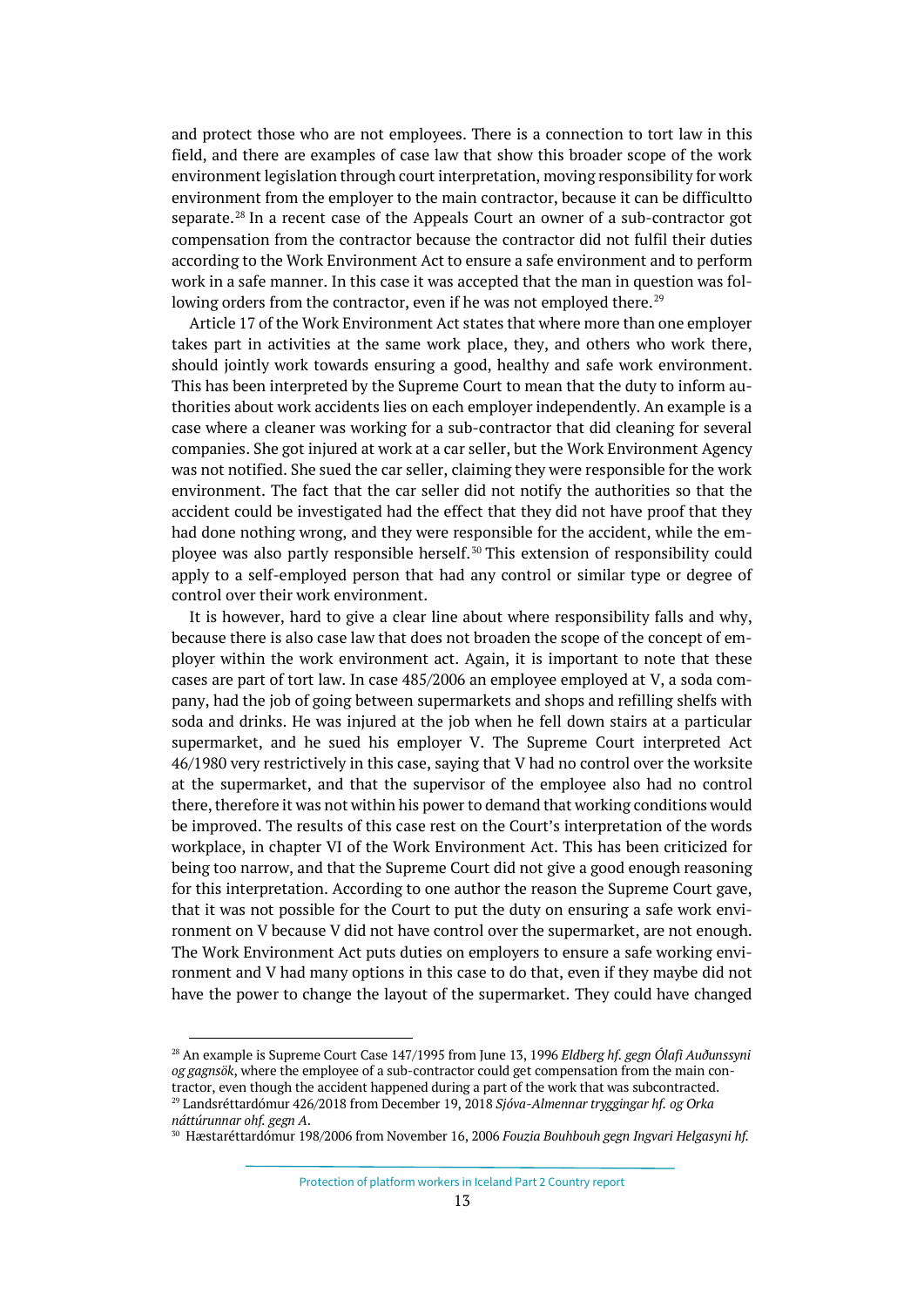the way the work was done, stop work on this day because it was snowing and slippery, or even stopped doing business with the supermarket until they had made changes to the work environment.<sup>[31](#page-13-1)</sup>

According to the Work Environment Act, The Administration of Occupational Safety and Health in Iceland (AOSH) has the role of monitoring and enforcing the practice of the law. Their role is mainly laid out in chapter XII. Among their tasks are training and counselling companies, staff and safety representatives, doing preventative work and research and keeping a list of occupational diseases and how common they are.<sup>[32](#page-13-2)</sup> Employers have a duty to report about all accidents that lead to at least one day absence from work to AOSH and there are also duties laid on doctors and Icelandic Health Insurance to report cases of work related sickness and accidents that they know of.<sup>[33](#page-13-3)</sup> AOSH has the duty to investigate cases that are reported.<sup>[34](#page-13-4)</sup> AOSH also has the duty to visit workplaces to monitor that the legislation is being upheld. Employers shall hand over information, documents or other things that AOSH staff asks for.[35](#page-13-5) The social partners also have certain rights to monitor workplaces based on Act 42/2010 on Workplace identification and workplace inspection. They do not have the same rights as AOSH, but their inspectors have the right to enter workplaces and ask for identification of employees.<sup>[36](#page-13-6)</sup> They can enter all workplaces that fall under the act, irrespective of whether the people working there are employees or not. There is also collaboration between the social partners, AOSH, tax authorities and other offi-cial bodies, and that is described in both legal acts.<sup>[37](#page-13-7)</sup> AOSH can demand that employers take action to ensure a safe and healthy workplace and if they have not acted or if there is immediate danger they can shut down the workplace.<sup>[38](#page-13-8)</sup> They can also im-pose sanctions, such as fines per diem.<sup>[39](#page-13-9)</sup> This goes for all working places, as the scope of the Work Environment Act is broad and covers all activities, where one or more persons are employed, whether they are owners of the enterprise or employees.<sup>[40](#page-13-10)</sup>

It is safe to say that platform workers would be covered by the Work Environment Act, in some cases at least. However, when a worker has to work at more than one work-site, the picture is not clear. Platform work is very often not connected to one location, such as cleaning, food delivery and driving passengers. The results in many cases rest on the facts of the case and how much the worker can prove. If there he or she can prove fault on behalf of the employer, it is more likely that a worker or a selfemployed person will be covered. Control over the work and who gives orders is also important, but also a matter that can be hard to prove.

#### <span id="page-13-0"></span>**3.3 Working time**

In general, the same thing can be said about working time as on the rules on health and safety. Provisions in collective agreements generally cover employees, but the

<span id="page-13-1"></span><sup>31</sup> Viðar Már Matthíasson 'Vinnuveitandaábyrgð, ýmis álitaefni tengd vinnustaðahugtakinu\*' [2009] Úlfljótur tímarit laganema 62(3) 297-314, 312-313.

<sup>32</sup> Article 75, Act 46/1980.

<span id="page-13-4"></span><span id="page-13-3"></span><span id="page-13-2"></span><sup>&</sup>lt;sup>33</sup> Article 79, Act 46/1980.<br><sup>34</sup> Article 81, Act 46/1980.

<span id="page-13-5"></span><sup>&</sup>lt;sup>35</sup> Article 82, Act 46/1980.<br><sup>36</sup> Article 4(1) act 42/2010.

<span id="page-13-6"></span>

<span id="page-13-7"></span><sup>37</sup> Article 4(3) act 42/2010 and article 82(8) of Act 46/1980.

<span id="page-13-8"></span><sup>38</sup> Articles 84 and 85 of Act 46/1980.

<sup>39</sup> Article 87, Act 46/1980.

<span id="page-13-10"></span><span id="page-13-9"></span><sup>40</sup> Act 46/1980, article 2.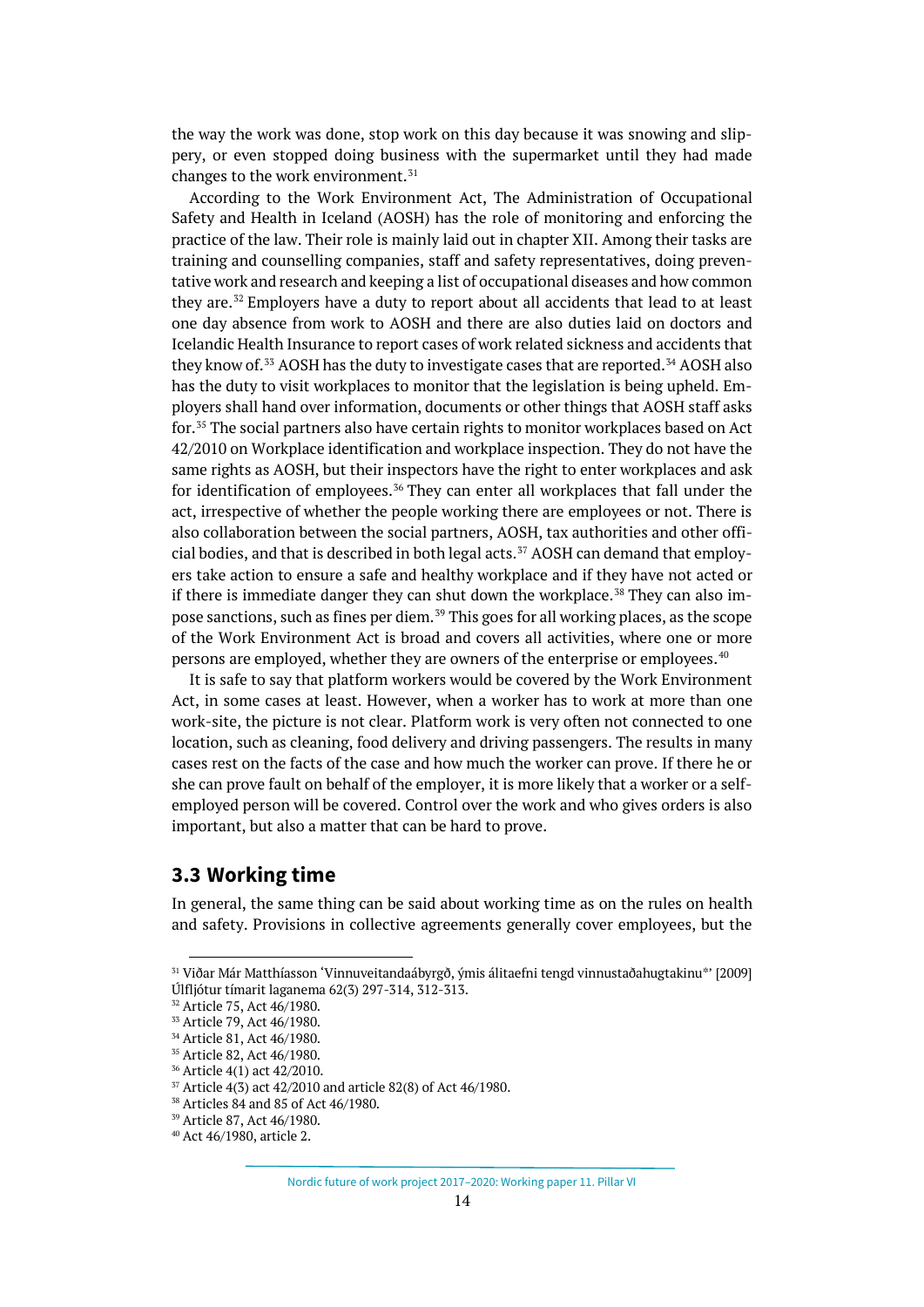legal rules can have a wider scope. When it comes to working time there is another exception from the scope that is very relevant, at least for self-employed people, and can be for platform workers as well, depending on their control over their working hours.

In the legislation on working time, senior managers or other persons who decide their own working hours are emitted from the scope of the rules altogether.<sup>[41](#page-14-0)</sup> The same exception can be found in collective agreements. The rules in the collective agreements apply to employees only and there is no case law that makes clear that the legal rules on working time from the Work Environment Act apply to people who are self-employed. In fact, Icelandic courts have interpreted the exceptions for people who decide their own working time very broadly, and therefore the scope of the working time regulations narrowly. An example is a recent case from the Supreme Court. The employee in question was the head chef at a construction site where a tunnel was being built. He was hired for a set monthly salary and among his duties was to provide all meals for all the staff working on site, between 50 and 70 people at each meal. Breakfast at 6, coffee at 10, lunch at 12, afternoon coffee between 15 and 16 and dinner at 18, in addition to buying and ordering ingredients to cook with. He claimed to have been working every day from 5 am to 20 or 21 in the evening. However, he sometimes took breaks during the day after lunch for one or two hours and he had one person assisting him in the kitchen. There was no written contract of employment. He claimed that minimum rules on rest had been breached and wanted compensation according to the collective agreement. The employer claimed that the chef had been hired for a monthly salary and that he controlled his working hours himself. The majority of the Supreme Court ruled in favour of the employer, saying that the exception from the working time rules, about senior managers or other persons who decide their own working hours covered the chef and that he fell outside the scope of the working time rules.<sup>[42](#page-14-1)</sup> Before the case went to the Supreme Court the Appeals Court had ruled in the chef's favour, and one Supreme Court judge did so as well. The dissenting Supreme Court judge cited the preparatory documents of the legislation where the concepts of "other persons who decide their own working hours" are explained. According to the preparatory documents this covers employees that because of their position within a company control their working hours themselves, or those who work at home or those who work at a family business. The dissenting judge was of the opinion that the facts of the case did not make it clear that the chef did in fact control his working hours because of the duties and tasks that he had to provide.[43](#page-14-2) Based on this case law it is very likely that this exception would cover self-employed people and platform workers as well, unless someone else decides their working hours and they have no or limited control over when they work.

If individuals have cases concerning breach of working time regulations, health and safety and annual leave they can go to the general courts. Cases that are based on breaches of the rules in collective agreements can also be taken to the Labour Court by the respective union. In chapter 3.2 some cases have been mentioned and some of them criticized. Another point that can be mentioned here and is relevant for this study is that Icelandic Courts frequently shift responsibility over working

<span id="page-14-0"></span><sup>41</sup> Article 52a, Act 46/1980. 42 Hæstaréttardómur 27/2019 from September 30, 2019 *Suðurverk hf. gegn Viktori Spirk*.

<span id="page-14-2"></span><span id="page-14-1"></span><sup>43</sup> Dissenting opinion from judge Ólafur Börkur Þorvaldsson in Hæstaréttardómur 27/2019 from September 30, 2019 *Suðurverk hf. gegn Viktori Spirk*.

Protection of platform workers in Iceland Part 2 Country report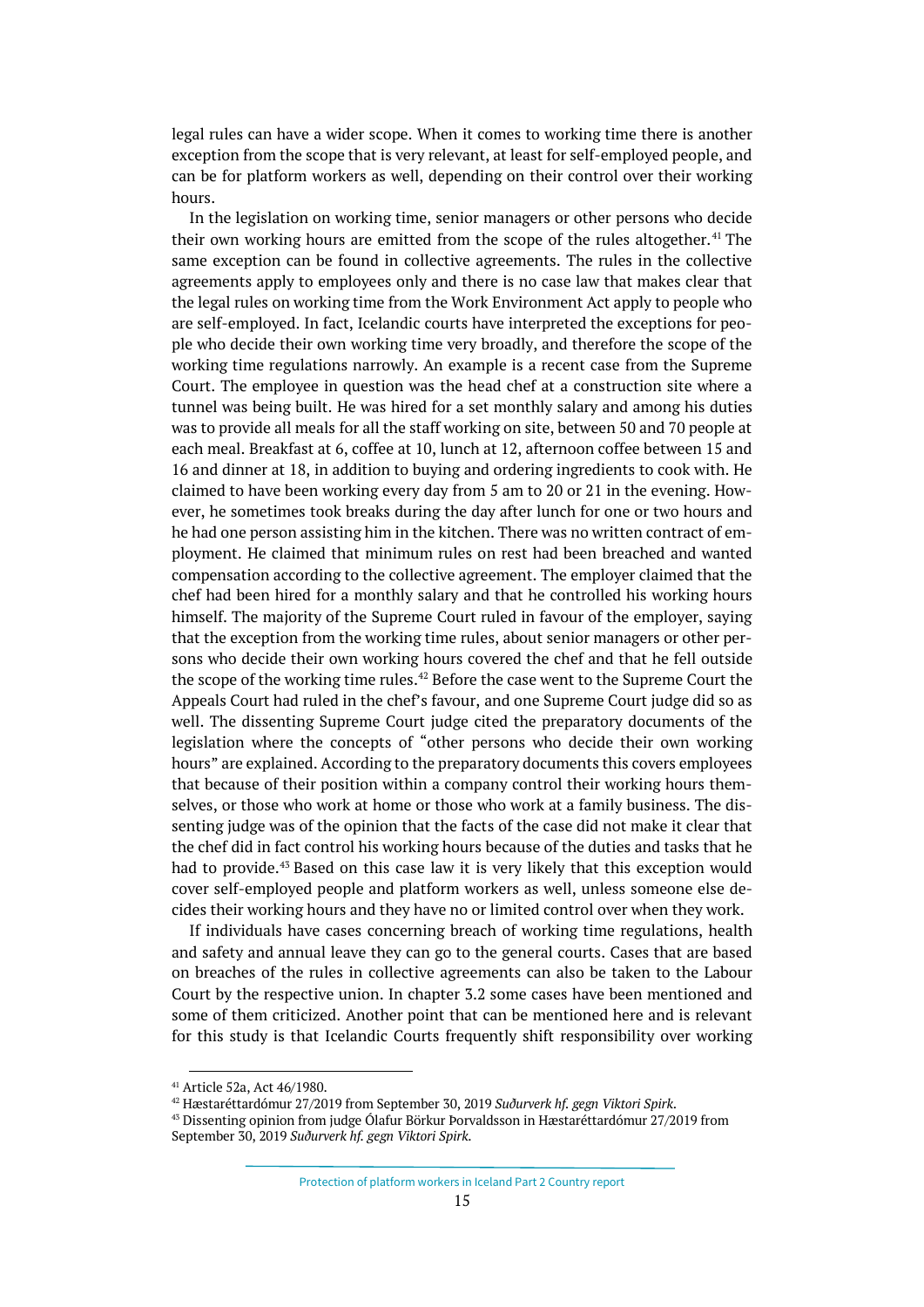time and rest from the employer to the employee. This has happened when the employee did not complain or go to court until some time had passed since the breaches took place. According to the Icelandic Confederation of Labour this is not in line with the practice in Europe, for example case C-55/18 where it was rather clear that re-sponsibility to recording and monitoring working time was on the employer.<sup>[44](#page-15-1)</sup> The Confederation has initiated a complaint with the EFTA Surveillance Authority because of this.[45](#page-15-2)

For inactive working time, such as waiting time between different gigs or tasks, the legislation and collective agreements contain no provisions on that. In the sector agreements on working time the term "working hours" is defined as the time where an employee is working, at the employer's service and performing his/her duties. Time spent travelling to and from work, breaks and waiting time are generally not considered working time, regardless whether they are paid or not.<sup>[46](#page-15-3)</sup> The aim of these rules is to ensure minimum rest and there can therefore be a discrepancy between paid time and working time. Historically, for example, in collective agreements coffee breaks twice per day (35 minutes total) have been paid, while the lunch break has not.[47](#page-15-4) As with platform work in general, there are no cases that deal with this break between gigs or other types of inactive working time.

### <span id="page-15-0"></span>**3.4 Paid annual leave**

The minimum rules on paid annual leave are in the Holiday Act. [48](#page-15-5) All collective agreements have more favourable provisions, and many have rules on how employees attain more holiday pay with seniority The minimum paid annual leave according to the legislation is 24 working days $49$  for an employee that has been working for a full year and usually the maximum in collective agreements is 30 working days. In individual employment contracts employees can negotiate for a right to longer paid annual leave. The scope of the Holiday Act is, according to article 1, "everyone that works in the service of others for a salary," so it is only for employees. Self- employed people have to save up for their own holiday pay and platform workers would have to be classified as employees in order to get the right to paid annual leave.

The right to holiday can be separated in two: the right to take leave from work on the one hand and on the other hand the right to payments while on leave. For example, a person that has recently changed jobs might not have earned a right to paid leave at his/her new employer but will regardless be entitled to go on unpaid leave. The legislation lays out the way the payments shall be calculated, and that a person should get their holiday pay before they go on leave.<sup>[50](#page-15-7)</sup> For most full-time employees they simply go on holiday and keep their salary while they are away. For others, the

<span id="page-15-2"></span><span id="page-15-1"></span><sup>44</sup> Case C-55/18 of May 14, 2019 *Federación de Servicios de Comisiones Obreras v Deutsche Bank SAE*. <sup>45</sup> Snorri Már Skúlason 'Nýr dómur – Vinnutímareglur eru grundvallarréttindi' (ASÍ, May 17, 2019) <https://www.asi.is/frettir-og-utgafa/frettir/almennar-frettir/nyr-domur-vinnutimareglur-erugrundvallarrettindi/> Accessed December 30, 2019.<br><sup>46</sup> Article 2(1), Samkomulag um ákveðna þætti er varða skipulag vinnutíma milli fjármálaráðherra

<span id="page-15-3"></span>f.h. ríkissjóðs, Reykjavíkurborgar og Launanefndar sveitarfélaga og Alþýðusambands Íslands, BHM, BSRB og Kennarasambands Íslands.

<span id="page-15-4"></span> $47$  This is changing. In the collective agreements in 2019, some trade unions negotiated for giving up paid coffee breaks in exchange for shorter working week.

<span id="page-15-5"></span><sup>48</sup> Act 30/1987, Lög um orlof.

<span id="page-15-6"></span><sup>49</sup> Article 3(1), Act 30/1987.

<span id="page-15-7"></span><sup>50</sup> Article 7(3), Act 30/1987.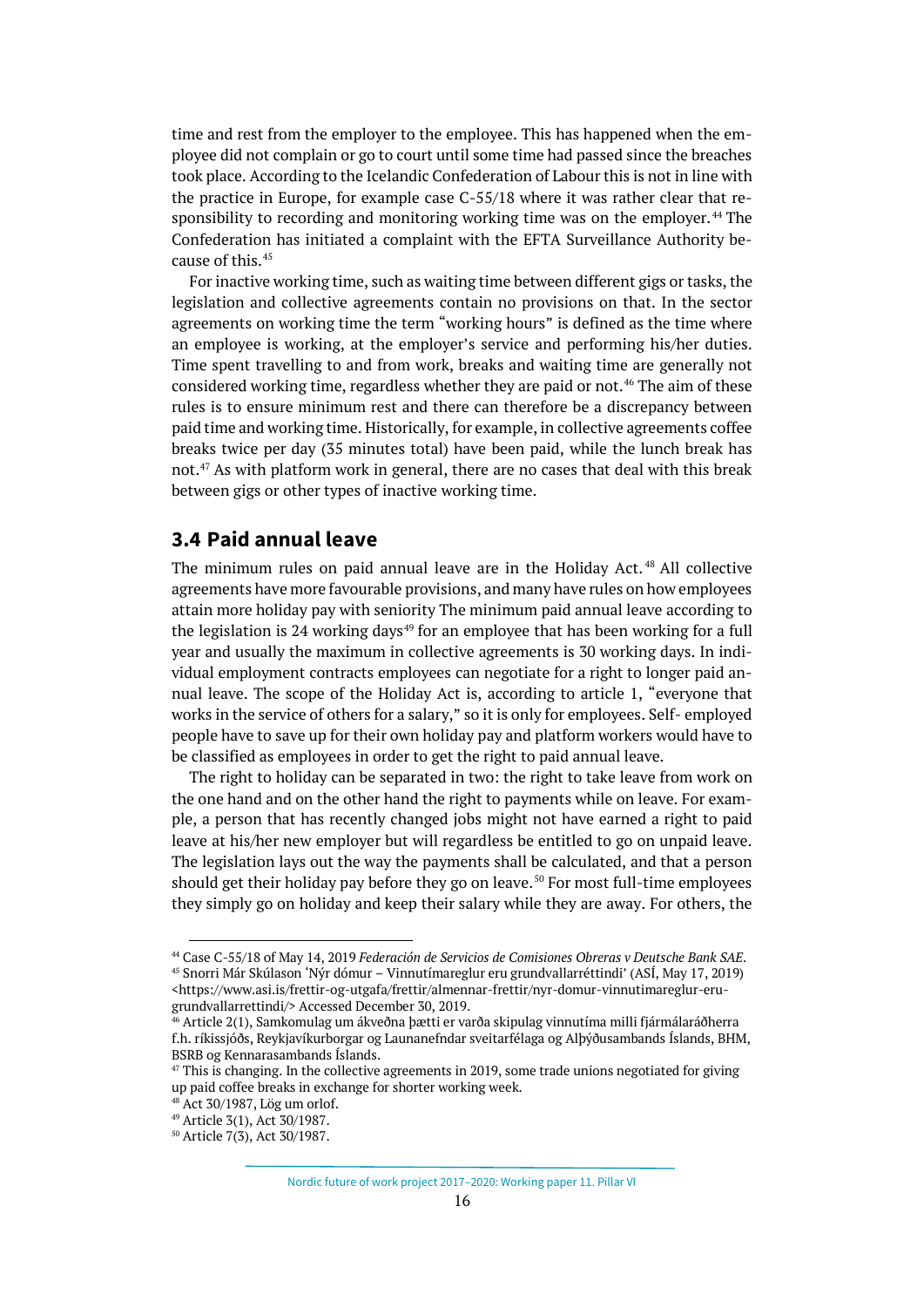amount is usually deposited into a separate bank account that the employee gets access to at the beginning of May each year. The legislation also has an exception that says that holiday pay can be paid out each month if the majority of employees accept that.<sup>[51](#page-16-1)</sup> If a person leaves a job before the holiday period starts, he or she should be paid out their holiday payments that they have earned the past holiday year.<sup>[52](#page-16-2)</sup> These are the two instances where annual leave can be exchanged for money.

## <span id="page-16-0"></span>**3.5 Overall comparison**

From these previous sections, it is clear that platform workers would not have a right to paid annual leave unless they are classified as employees. It is not possible to answer whether platform workers fall outside or inside the rules on health and safety and working time. In many cases they would be covered by the regulations on health and safety, as was demonstrated in chapter 3.2. We saw some examples of case law that show this broader scope of the work environment legislation, and where responsibility for work environment has been moved from the employer to the main contractor, because it can be difficult to separate the two or because the main contractor gave the orders. Complications could arise when the platform worker would be working at more than one place because it would be difficult to decide who bears the responsibility for the working environment in such cases. For working time, it is unlikely that platform workers would be covered most of the time, unless they had no say in the organisation of their working hours.

<span id="page-16-2"></span><span id="page-16-1"></span><sup>51</sup> Article 7(4), Act 30/1987.

<sup>52</sup> Article 8, Act 30/1987.

Protection of platform workers in Iceland Part 2 Country report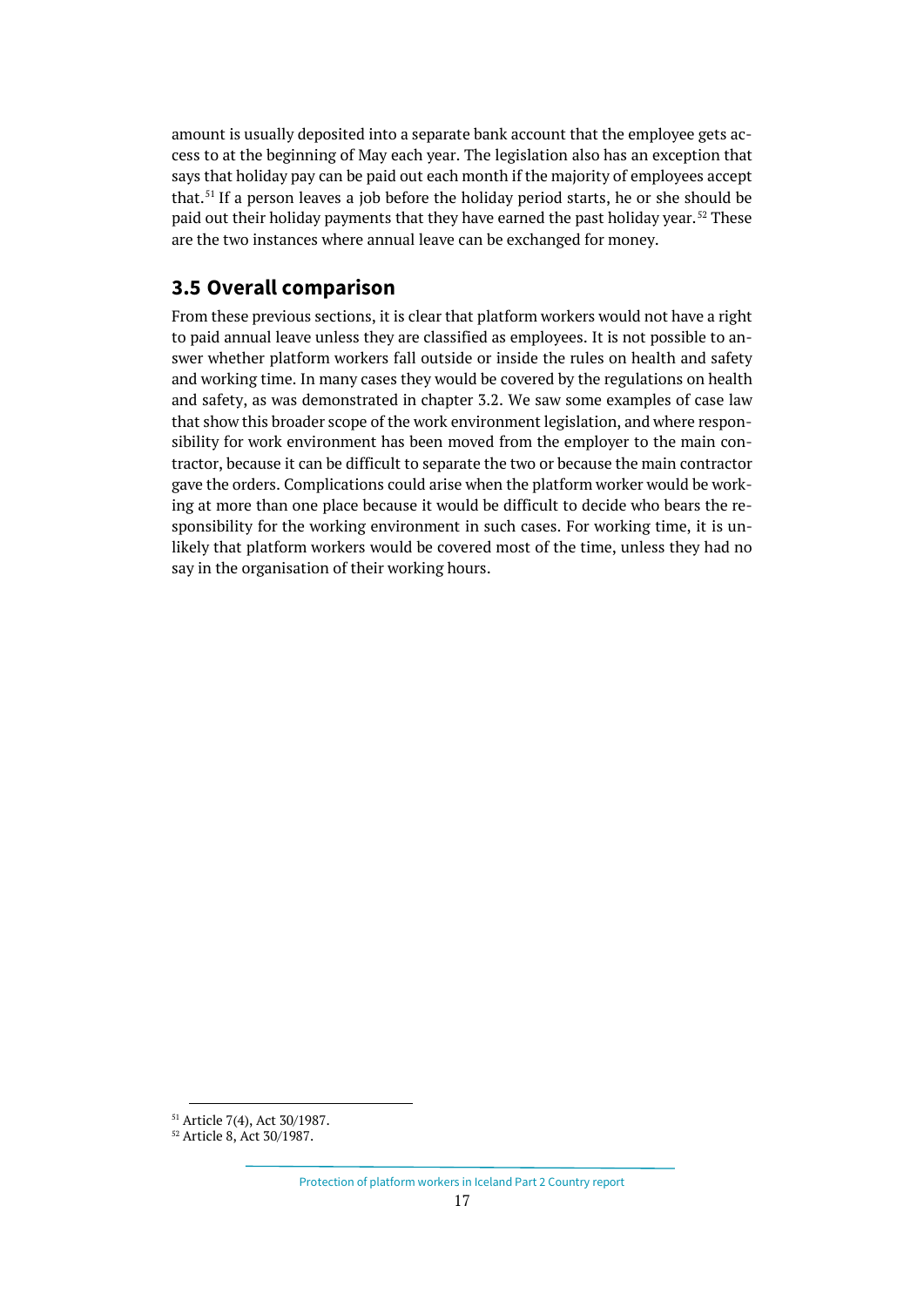## <span id="page-17-1"></span><span id="page-17-0"></span>**4.1 The legal framework**

Basic social security is regulated in a few different legal acts and parts are in collective agreements. In general, the benefits that are regulated by law apply both for employees and the self-employed. This chapter will look at each type of insurance or benefit separately. For many of these social security schemes that will be mentioned, it is the duty of the employer to pay the contribution fees. In some cases, the employee pays some of them. For self-employed people, they have to pay both parts, the part that the employee pays and the one the employer pays. In some cases participation is mandatory. It is mandatory for all employers to insure their employees against sickness, injury and death, provisions on the insurance are in collective agreements. In addition, members of trade unions have benefits from the sickness funds of the unions, which are financed by employers. The basic universal health insurance is financed by the state, through tax money.

### <span id="page-17-2"></span>**4.2 Unemployment benefits**

The same legislation applies to the unemployment benefits of employees and the self-employed, Act number 54/2006.<sup>[53](#page-17-3)</sup> The legislation defines the two concepts in article 3. An employee is a person that works for a salary for someone else in at least 25% job every month. For some platform workers, who work sporadically, this criteria could be hard to fulfil. It is also a requirement that the insurance contribution is paid. A self-employed person is someone that has his or her own company or works for him or herself. That person has to calculate a salary each month according to the tax rules on calculated salaries. They also have to pay income tax and the insurance contribution.

For the most part, the same rules apply to both groups of people, but they are in different chapters of the legislation. The rules on employees are in chapter III and the rules on self-employed people are in chapter IV. To be eligible for unemployment benefits there are certain requirements. The person has to be between 18 and 70 years old and the waiting period is three days. The person has to be actively seeking a job and be ready to take any job. They must also be healthy enough to be able to take most general jobs.<sup>[54](#page-17-4)</sup> There are also requirements to take part in the activation policies that the unemployment agency demands of the applicant.<sup>[55](#page-17-5)</sup> People earn their right to full unemployment benefits after working (as an employee or self-employed) for 12 months in Iceland. The minimum working period in the last 12 months is 3 months and if people have worked between 3 and 12 months, they get benefits in accordance with that.<sup>[56](#page-17-6)</sup>

Nordic future of work project 2017–2020: Working paper 11. Pillar VI

<span id="page-17-3"></span><sup>53</sup> Act 54/2006, lög um atvinnuleysistryggingar.

<sup>54</sup> Article 13 for employees and article 18 for self-employed, Act 54/2006.

<span id="page-17-6"></span><span id="page-17-5"></span><span id="page-17-4"></span><sup>55</sup> Article 14, Act 54/2006.

<sup>56</sup> Article 15 for employees and article 19 for self-employed, Act 54/2006.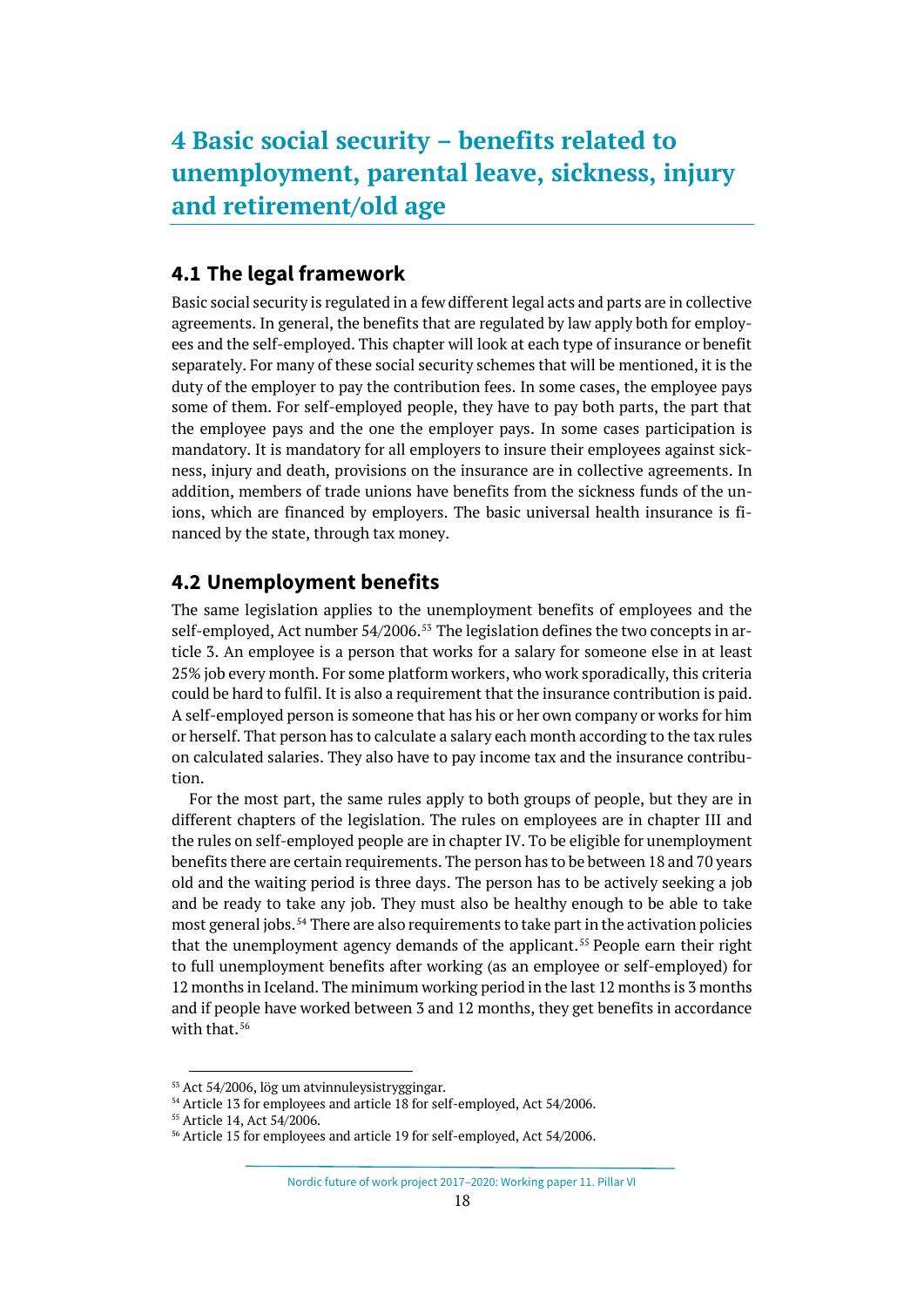Both employees and the self-employed have the right to benefits of 70% of their av-erage salary for the first three months before becoming unemployed.<sup>[57](#page-18-0)</sup> For workers the average is found using the six month period that begun two months before he or she became unemployed.<sup>[58](#page-18-1)</sup> For the self-employed the average is found using the cal-endar year before the person became unemployed.<sup>[59](#page-18-2)</sup> According to the preparatory documents, this difference can be explained with the fact that it is very likely that a self-employed person would know that their business was in trouble a few months before they stop it. If the time period was the same as for the workers, it would open up some possibilities for fraud.<sup>60</sup> After this three month period of  $70\%$  replacement both groups drop to the basic unemployment benefit.<sup> $61$ </sup> The basic full-time unemployment benefit is less than the minimum salary according to collective agree-ments.<sup>[62](#page-18-5)</sup> This amount is changed every year when the state budget is approved.<sup>[63](#page-18-6)</sup> There is a 4% extra for each child that the person has to provide for.<sup>[64](#page-18-7)</sup>

There are some special requirements that only apply to the self-employed. They have to have quit their business operation. That does not apply to employees, even though employees can also get benefits if their employer goes bankrupt or quits their business for other reasons. The self-employed also need to have paid all their taxes and the insurance contribution up until the time they stopped their business operation. The tax authorities publish the amount for calculated salary for self-employed for the various sectors and occupations. If a person pays less than 25% of that amount for the job in question, they have no rights to benefits. In the same way as the 25% criteria for employees can be a problem for platform workers, this criteria for selfemployed persons can also be difficult to fulfil for platform workers.

In article 15(9) there is a provision that states that if an employee has also been self-employed in the last 12 months, all his or her income shall be taken into account. The same provision in the reverse is in the chapter about self-employed persons, which for some platform workers at least could make it more likely that they would be eligible for benefits.<sup>[65](#page-18-8)</sup> Platform workers in general, whether they would be classified as self-employed or employees, have a possibility to be covered by the Icelandic unemployment scheme. However, some of the criteria, might make it harder for them to be eligible, especially the criteria of at least a 25% job.

<sup>57</sup> Aricle 32(1), Act 54/2006.

<span id="page-18-2"></span><span id="page-18-1"></span><span id="page-18-0"></span><sup>&</sup>lt;sup>58</sup> Article 32(2), Act 54/2006.<br><sup>59</sup> Article 32(3), Act 54/2006.

<span id="page-18-3"></span><sup>60</sup> Frumvarp til laga um atvinnuleysistryggingar, þingskjal 1078, mál 742, 132. löggjafarþing 2005- 2006, comments on article 32.

<span id="page-18-4"></span><sup>61</sup> Article 33, Act 54/2006.

<span id="page-18-5"></span><sup>&</sup>lt;sup>62</sup> From January 1, 2019 full benefits are 279.720 ISK

<sup>&</sup>lt;https://vinnumalastofnun.is/atvinnuleitandi/fjarhaedir-og-greidslur-

atvinnuleysisbota/fjarhaedir-atvinnuleysisbota> Accessed October 28, 2019. The minimum salary for full time work according to the collective agreement of Starfsgreinasambandið and SA is 317.000 ISK from April 1, 2019 <https://www.sgs.is/media/1366/taxtar\_sa\_1-april-2019-til-31-

mars-2020.pdf> Accessed December 30, 2019.

<span id="page-18-6"></span><sup>63</sup> Article 33(3), Act 54/2006.

<span id="page-18-7"></span><sup>64</sup> Article 34(1), Act 54/2006.

<span id="page-18-8"></span><sup>65</sup> Article 19(9), Act 54/2006.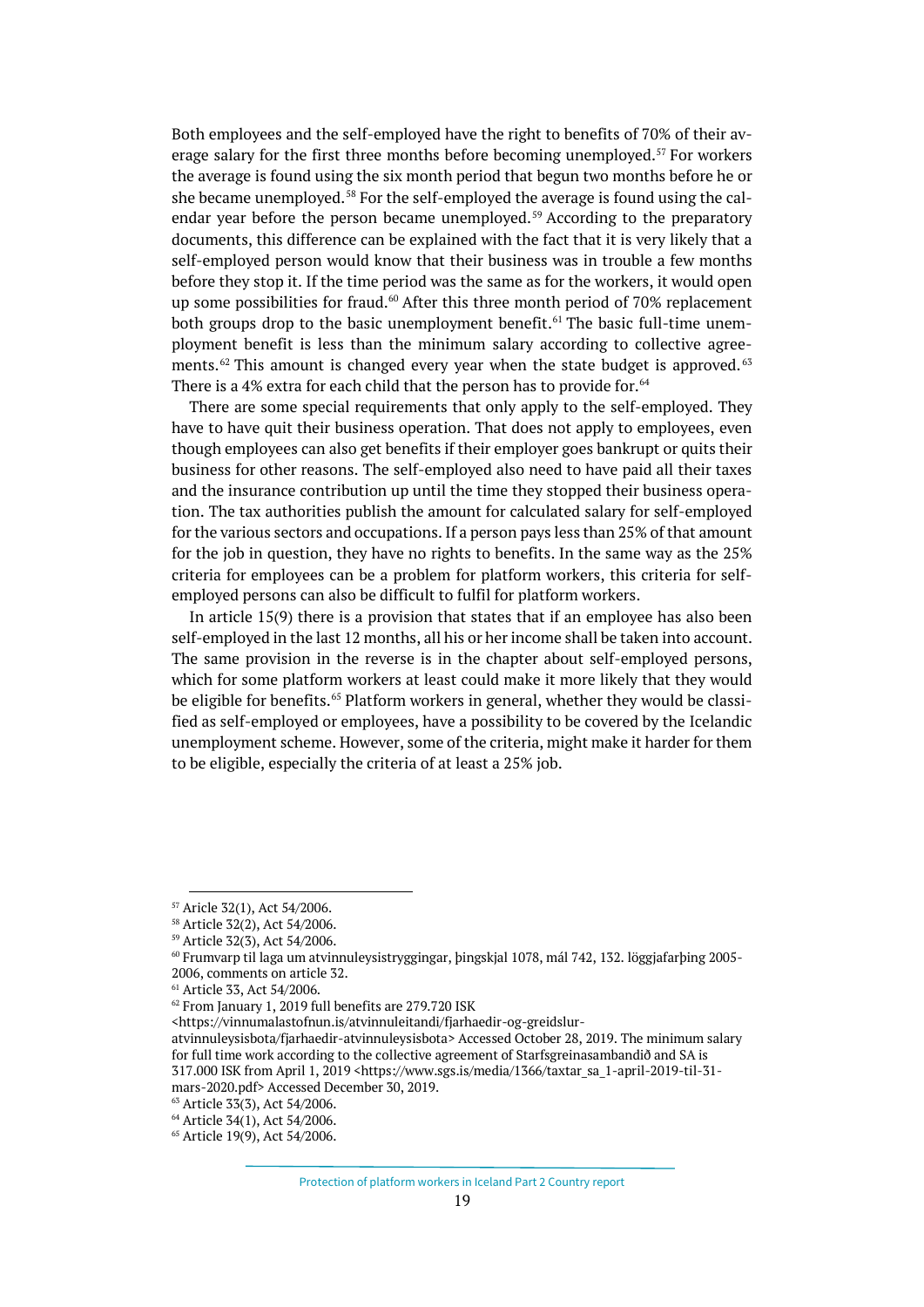#### <span id="page-19-0"></span>**4.3 Sickness and injury benefits**

Sickness and injury benefits are regulated through collective agreements and legislation. The minimum rules for employees are laid out in legislation 19/1979. All employees that have worked at least one year at the same employer have one month full salary in case of sickness. They then get up to two more months of base salary if they have served for five years at the same employer For many platform workers these seniority criteria could be hard to meet, but in some cases they might be covered by collective agreements, see further below. All employees also have an independent right to three months of base salary in case of an accident at work or on the way to or from work. In addition to this, all collective agreements have provisions about income replacement in cases of sickness, most of them have better rights than the minimum right in the legislation. The length of the sickness period is very diverse, it is common in the private market that in the first year, employees get 2 days for each month of service period and then the total time for sickness pay goes up to 3 or 6 months.<sup>[66](#page-19-2)</sup> In the public sector the period usually goes up to one year for 18 year ser-vice period.<sup>[67](#page-19-3)</sup> Usually collective agreements do not deviate from the minimum threemonth period for work-related accidents, but these two periods can be combined, in case of a long recovery process from a work accident. Employers are required, according to collective agreements, to buy insurance for work related accidents. Some collective agreements provide for better insurance for employees.

Labour unions usually also insure their members against income loss because of accidents or sickness. This right is different from one union to the next, but it is common that there is between 70 and 80% replacement rate and the period ranges from 3 months to one year.

Self-employed people either have to buy their own private insurance or they can rely on the basic universal health insurance that is based on Act 112/2008.<sup>[68](#page-19-4)</sup> People who have lost their income due to sickness or injury can, after being without pay for 21 days, get a small amount from the public health insurance, for up to 52 weeks of every 24 months.<sup>[69](#page-19-5)</sup> The amount from this scheme is much lower than the minimum pay in collective agreements for every profession. The protection of platform workers when it comes to sickness and injury would therefore be very dependent on them being classified as employees, as self-employed people have much less protection if they don't have private insurance.

### <span id="page-19-1"></span>**4.4 Maternity, paternity and parental leave**

The rules on parental leave are in Act 95/2000 on maternity, paternity and parental leave. The definitions of concepts can be found in article 7. They are the same as the ones in the Act on unemployment benefits, the minimum work for both employees

<span id="page-19-4"></span>ingar/Riki/SFR%20riki%20lok%202015.pdf> Accessed December 30, 2019.

<span id="page-19-2"></span><sup>&</sup>lt;sup>66</sup> Collective agreement of VR and SA, article 8.2.2 states 6 months after 10 year service period <https://www.vr.is/media/5414/kjarasamningurvr-sa2016\_vefur.pdf>, Collective agreement of RSÍ and SA states 3 months after 5 year service period <https://rafis.is/images/stories/pdf\_skjol/Kjarasamningar/2016/Kjarasamningur\_2015\_SA\_og\_RSÍ\_-\_heildarskjal.pdf> Accessed December 30, 2019.<br> $67$  See for example article 12.2.1 in the collective agreement of SFR and fjármálaráðherra f.h. ríkiss-

<span id="page-19-3"></span>jóðs, available at <https://www.sameyki.is/library/Kjarasvid/Kjarasamn-

<sup>68</sup> Act 112/2008, Lög um sjúkratryggingar.

<span id="page-19-5"></span><sup>69</sup> Article 32, Act 112/2008.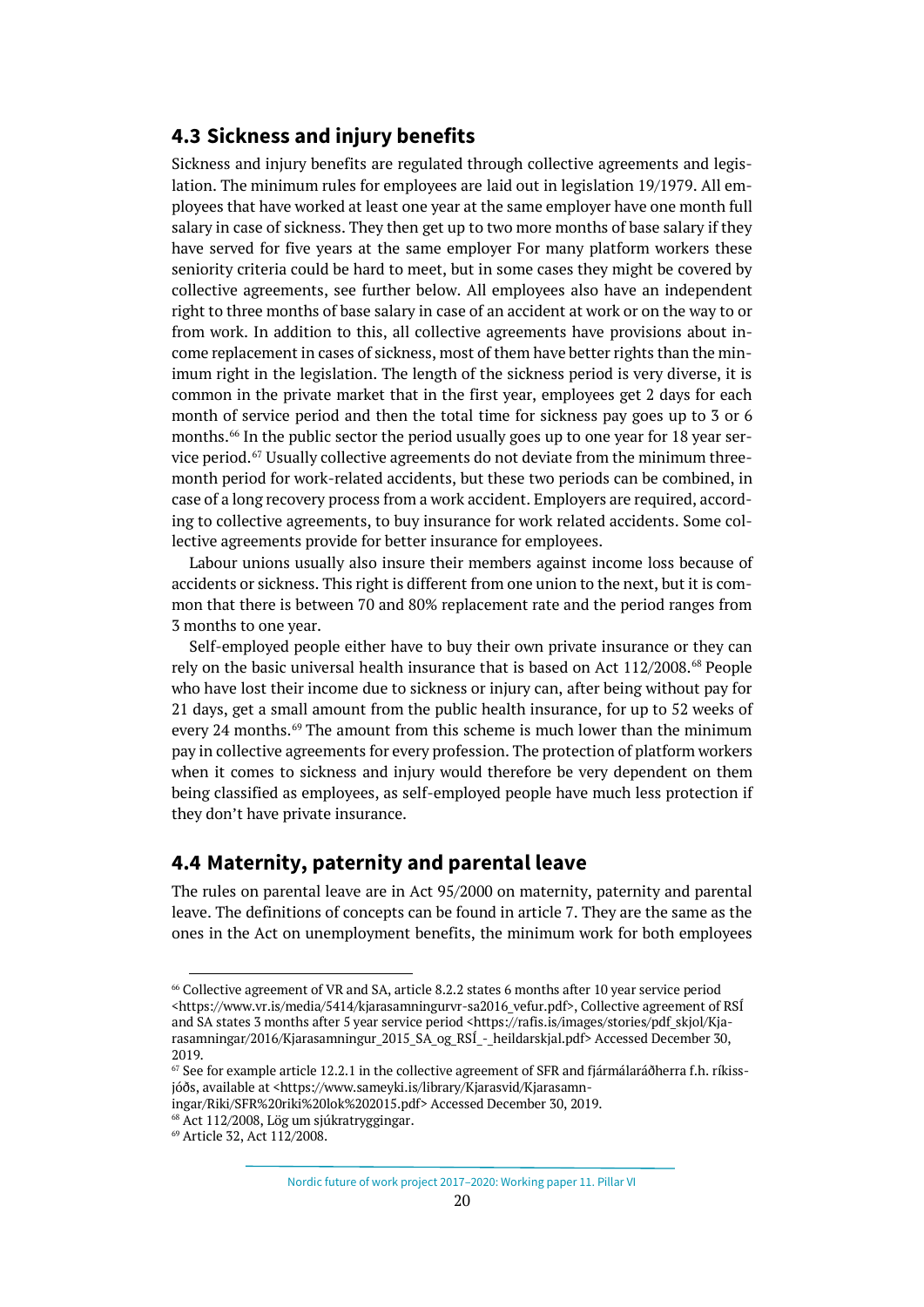and self-employed people is 25%. These criteria could affect platform workers, in the same manner as with unemployment benefits. The insurance contribution is used to determine the extent of the work of the self-employed person. The tax authorities have guidelines for salaries for self-employed people in various sectors and these are used to find out the job percentage. Parents who are not working or working less than 25% also have a right to a minimum maternity/paternity grant.<sup>[70](#page-20-1)</sup>

A parent gains rights to maternity/paternity leave after having been active for six months on the labour market.<sup>[71](#page-20-2)</sup> The replacement rate is 80%, with certain minimums and caps.<sup>[72](#page-20-3)</sup> The reference period is different for employees and self-employed persons, as it is for the unemployment benefits. For employees the period is a 12-month period that ends 6 months before the child is born.<sup>[73](#page-20-4)</sup> For self-employed people the reference period is the calendar year before the year the child was born.<sup>[74](#page-20-5)</sup> The reason for this difference is, according to the preparatory documents with the proposal for the legislation, is that self-employed people may have more influence over their income than employees. The legislator also named that it would be better to use the same time period as the tax authorities do, which is the calendar year.<sup>[75](#page-20-6)</sup>

If a parent is both self-employed and employed it depends on how much of his or her income comes from the employment. If it is over 50% they follow the rules for employees, if not the reference period is like they are self-employed. The salaries of both jobs counts, so they get 80% of their gross income, or up to the ceiling.<sup>[76](#page-20-7)</sup> This could benefit some platform workers who might work for more than one employer and in different forms. If the parent was not active in the labour market for all of the reference period only the months that he or she was working (as an employee or a self-employed person) shall be counted, but never less than 4 months.

The right to parental leave is 4 months for each parent, but there are no provisions on payments during this time.<sup>[77](#page-20-8)</sup> Platform workers in general, whether they would be classified as self-employed or employees, have a possibility to be covered by the Icelandic maternity and paternity benefit scheme. However, some of the criteria, might make it harder for them to be eligible, especially the criteria of at least a 25% job.

### <span id="page-20-0"></span>**4.5 Retirement/Old age**

According to legislation 129/1997 every employee and those who are self-employed are obliged to pay into a pension fund between the ages of 16 and  $70.^{78}$  $70.^{78}$  $70.^{78}$  The minimum amount is 12% of gross salary according to the legislation, but for employees usually the payments and how much the employee pays and how much the employer pays

<span id="page-20-1"></span> $70$  This amount is considerably lower than for working people, it is 77.624 ISK for parents with children born after January 1, 2019 <http://www.faedingaror-

lof.is/files/Upph%C3%A6%C3%B0ir%202019\_232393447.pdf> Accessed December 30, 2019. <sup>71</sup> Article 13(1), Act 95/2000.

<span id="page-20-3"></span><span id="page-20-2"></span> $72$  The cap is 600.000 ISK. The minimum for people who work 50-100% is 177.893 ISK and the floor for people working 25-49% is 128.357 ISK. These amounts apply to parents with children born after January 1, 2019 <http://www.faedingarorlof.is/files/Upphæðir%202019\_232393447.pdf>

<span id="page-20-6"></span><span id="page-20-5"></span>

<span id="page-20-4"></span>Accessed December 30, 2019.<br><sup>73</sup> Article 13(2), Act 95/2000.<br><sup>74</sup> Article 13(5), Act 95/2000.<br><sup>75</sup> Frumvarp til laga um breytingu á lögum nr. 95/2000, um fæðingar- og foreldraorlof, með síðari breytingum. Þingsskjal 631, mál 387, 135. löggjafarþing, 2007-2008, comments on article 13. <sup>76</sup> Article 13(6), Act 95/2000.<br><sup>77</sup> Article 24, Act 95/2000.

<span id="page-20-8"></span><span id="page-20-7"></span>

<span id="page-20-9"></span><sup>78</sup> Article 1(3), Act 129/1997, lög um skyldutryggingu lífeyrisréttinda og starfsemi lífeyrissjóða.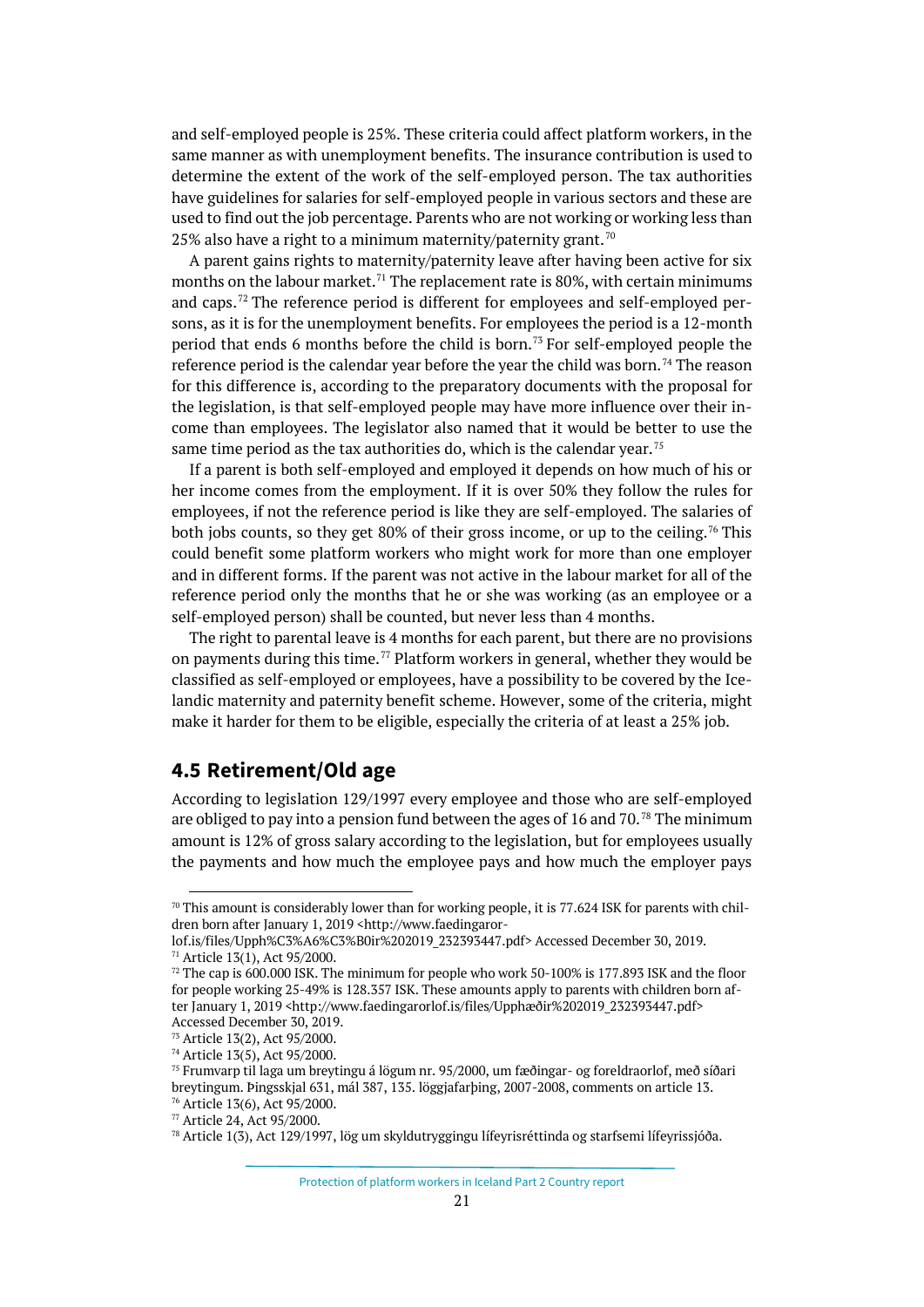and which fund the person pays into, are decided in collective agreements.[79](#page-21-1) Historically, the payments on behalf of the employer were a higher percentage of salary in the public sector, but in 2015 an agreement was reached that evened out the pension rights between markets.<sup>[80](#page-21-2)</sup> Now employers in the public and private sector pay  $11.5\%$ and the employees pay  $4\%$ .<sup>[81](#page-21-3)</sup> The pension funds are then obliged to insure that a person gets at least 56% of their monthly salary after they go into retirement, based on paying into the fund for 40 years. $82$  Pension are therefore connected to the payments over the working life. For people who work part-time or irregularly their pension benefits can become lower. Platform workers in general would have the same rights as employees or self-employed people, but perhaps if they were working few hours or unregularly, that would affect their pension over time.

#### <span id="page-21-0"></span>**4.6 Overall comparison**

The different benefits are financed in different ways. For many of them it is the duty of the employer to pay the contribution fees. The self-employed have to pay the employer portion themselves. The unemployment and parental leave schemes are fi-nanced with an insurance contribution that is regulated with Act 113/1990.<sup>[83](#page-21-5)</sup> All employers have to pay 6,25% of salaries paid (in money, in kind, in benefits) into this fund.<sup>[84](#page-21-6)</sup> Self-employed people have to pay this as well.<sup>[85](#page-21-7)</sup> This contribution is collected the same way as regular income taxes.<sup>[86](#page-21-8)</sup> For self-employed people the rights to unemployment and paid maternity/paternity leave are connected to them having paid the insurance contribution.

The contributions into the pension scheme are divided between the employer and the employee. The part of the employer is higher. In most funds it is 11,5% of gross salary from the employer and 4% from the employee. Self-employed people have to pay the minimum 12% according to the legal rules, and they pay the part of the employee and the employer. Participation in the pension scheme is mandatory.

For platform workers it would depend on the nature of their relationship whether they would be treated as employees or self-employed persons. Their contributions would be calculated accordingly. In general, it can be said that platform workers would be covered by all the statutory schemes, that is unemployment, maternity/paternity/parental leave and retirement and old age, regardless of whether they would be classified as employed or self-employed. The legislation has certain criteria, such as working 25% over a certain period of time, so some people who work irregularly could be at risk of not being covered. The reference periods can also be different for employees and self-employed (and platform workers) and people who work part-time

<span id="page-21-3"></span>

<span id="page-21-2"></span><span id="page-21-1"></span><sup>&</sup>lt;sup>79</sup> Article 2, Act 129/1997.<br><sup>80</sup> Rammasamkomulag milli aðila vinnumarkaðar <https://www.stjornarradid.is/media/fjarmalaraduneyti-media/media/Starfsmannamal/Rammasamkomulag.pdf> Accessed December 30, 2019. <sup>81</sup> Kjarasamningur milli ASÍ, Flóabandalagsins, LÍV, RSÍ, Samiðnar, SGS, VR, Stéttarfélags Vesturlands, VM, Félags hársnyrtisveina, Grafíu, Félags leiðsögumanna, MATVÍS og Mjólkurfræðinga Íslands og SA <https://www.asi.is/media/275030/Kjarasamningur-AS%C3%8D-og-SA-211-

<sup>2016.</sup>pdf> Accessed December 30, 2019.<br><sup>82</sup> Aticle 4(1), Act 129/1997.

<span id="page-21-5"></span><span id="page-21-4"></span><sup>83</sup> Act 113/1990, article 3.

<span id="page-21-6"></span> $84$  Act 113/1990, articles 1 and 2.<br> $85$  Act 113/1990, article 4.

<span id="page-21-8"></span><span id="page-21-7"></span><sup>86</sup> Act 113/1990, article 1(3).